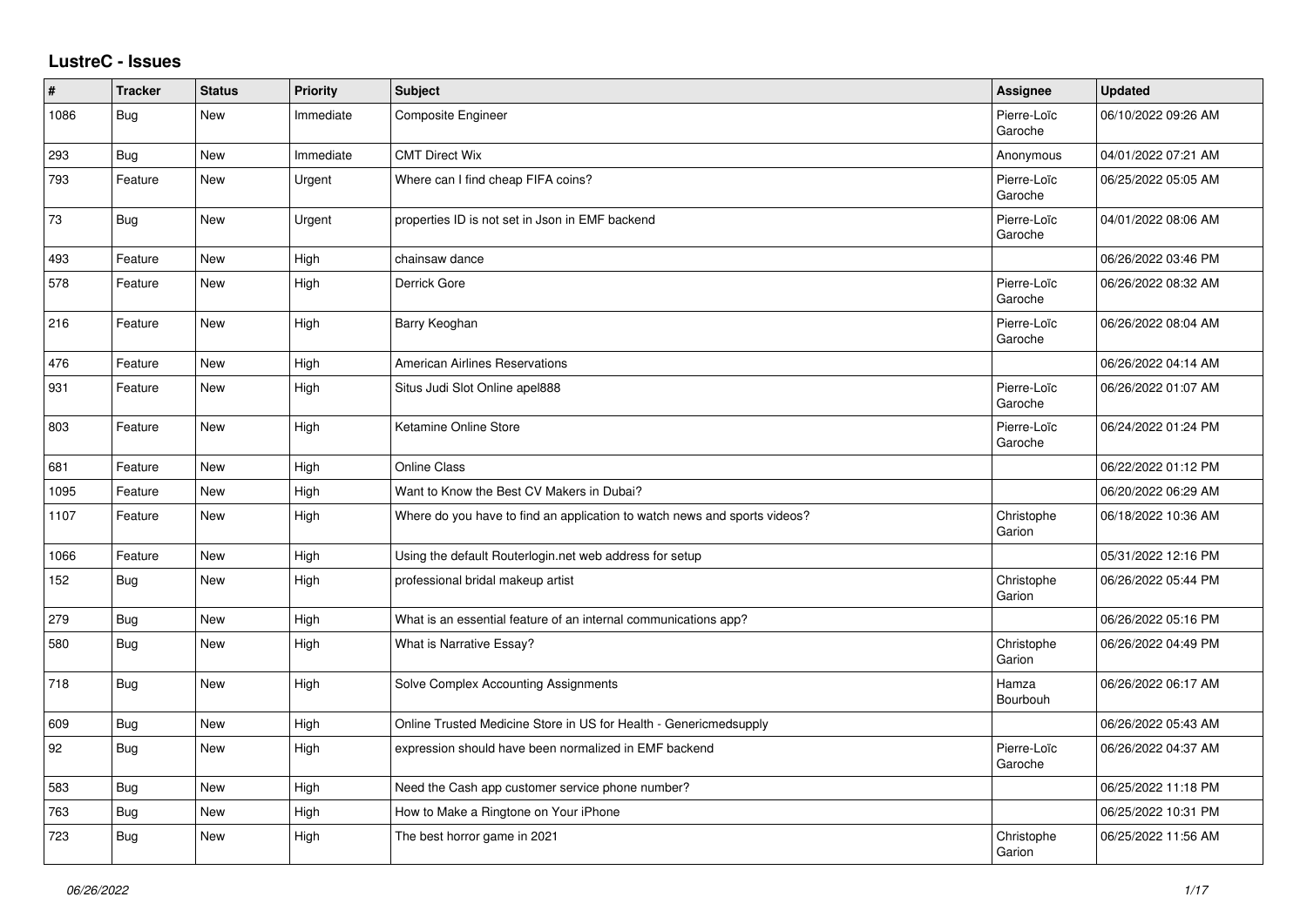| $\vert$ # | <b>Tracker</b> | <b>Status</b> | <b>Priority</b> | <b>Subject</b>                                                  | Assignee               | <b>Updated</b>      |
|-----------|----------------|---------------|-----------------|-----------------------------------------------------------------|------------------------|---------------------|
| 559       | <b>Bug</b>     | New           | High            | What Are Permission For Applications like Facebook Sending MMS? |                        | 06/24/2022 10:07 AM |
| 1105      | <b>Bug</b>     | <b>New</b>    | High            | What is Mahjong online?                                         |                        | 06/23/2022 04:02 PM |
| 1005      | Bug            | New           | High            | Nursing Assignment Help in UK                                   |                        | 05/13/2022 05:33 PM |
| 713       | <b>Bug</b>     | <b>New</b>    | High            | Why Cupcake 2048 is a addictive game?                           | Pierre-Loïc<br>Garoche | 04/01/2022 09:34 AM |
| 273       | <b>Bug</b>     | New           | High            | assignment help online                                          |                        | 04/01/2022 08:17 AM |
| 96        | Bug            | Resolved      | High            | Lustrec installation failed                                     | Pierre-Loïc<br>Garoche | 04/01/2022 08:11 AM |
| 647       | Feature        | New           | Normal          | <b>Cranberry Health Benefits</b>                                |                        | 06/26/2022 09:45 PM |
| 499       | Feature        | <b>New</b>    | Normal          | Discover The Premium Features Of Spotify Mod Apk                |                        | 06/26/2022 09:42 PM |
| 605       | Feature        | New           | Normal          | What will the future of logo design be like?                    |                        | 06/26/2022 08:25 PM |
| 478       | Feature        | <b>New</b>    | Normal          | Is it safe to install third-party WhatsApp GB?                  |                        | 06/26/2022 08:10 PM |
| 237       | Feature        | <b>New</b>    | Normal          | HP Printer Assistant Software   Download & Install HP Assistant |                        | 06/26/2022 08:02 PM |
| 901       | Feature        | New           | Normal          | good game ever                                                  |                        | 06/26/2022 06:25 PM |
| 794       | Feature        | <b>New</b>    | Normal          | Safe place to buy fifa coins                                    |                        | 06/26/2022 06:07 PM |
| 810       | Feature        | New           | Normal          | how to remove viruses from a phone                              |                        | 06/26/2022 06:05 PM |
| 637       | Feature        | New           | Normal          | Why do the Outlook rules not work in my account?                |                        | 06/26/2022 06:04 PM |
| 170       | Feature        | <b>New</b>    | Normal          | top mba colleges in bangalore                                   |                        | 06/26/2022 05:46 PM |
| 126       | Feature        | New           | Normal          | Stussy Air Force 1 replica                                      |                        | 06/26/2022 05:46 PM |
| 611       | Feature        | <b>New</b>    | Normal          | Buy All Modafinil & Armodafinil Tablets @Buy Modafinil US       |                        | 06/26/2022 05:44 PM |
| 151       | Feature        | <b>New</b>    | Normal          | Law Essay Writing Service - Assignments Planet                  |                        | 06/26/2022 05:42 PM |
| 220       | Feature        | New           | Normal          | essay writing services                                          |                        | 06/26/2022 04:55 PM |
| 255       | Feature        | <b>New</b>    | Normal          | best doctor for psoriasis                                       |                        | 06/26/2022 04:49 PM |
| 610       | Feature        | New           | Normal          | CheapestMedsShop 100% Safe Medicines Online in USA UK & AUS.    |                        | 06/26/2022 04:35 PM |
| 511       | Feature        | <b>New</b>    | Normal          | Fashion                                                         | Anonymous              | 06/26/2022 03:33 PM |
| 649       | Feature        | <b>New</b>    | Normal          | Pear Health Benefits                                            |                        | 06/26/2022 02:53 PM |
| 141       | Feature        | New           | Normal          | Something about jerry curly                                     |                        | 06/26/2022 02:02 PM |
| 180       | Feature        | <b>New</b>    | Normal          | homoeobazaar                                                    |                        | 06/26/2022 01:57 PM |
| 175       | Feature        | New           | Normal          | All About Cash App Transfer Fail Problems                       |                        | 06/26/2022 01:45 PM |
| 510       | Feature        | New           | Normal          | Fashion                                                         | Anonymous              | 06/26/2022 01:11 PM |
| 263       | Feature        | New           | Normal          | Wrecked Car Is Nothing But A Worthless                          | Pierre-Loïc<br>Garoche | 06/26/2022 12:27 PM |
| 491       | Feature        | New           | Normal          | Automatically download and paste Reddit wallpapers into Windows |                        | 06/26/2022 11:49 AM |
| 522       | Feature        | New           | Normal          | Can You Check App Limits, If Cash app won't let me send money?  |                        | 06/26/2022 11:29 AM |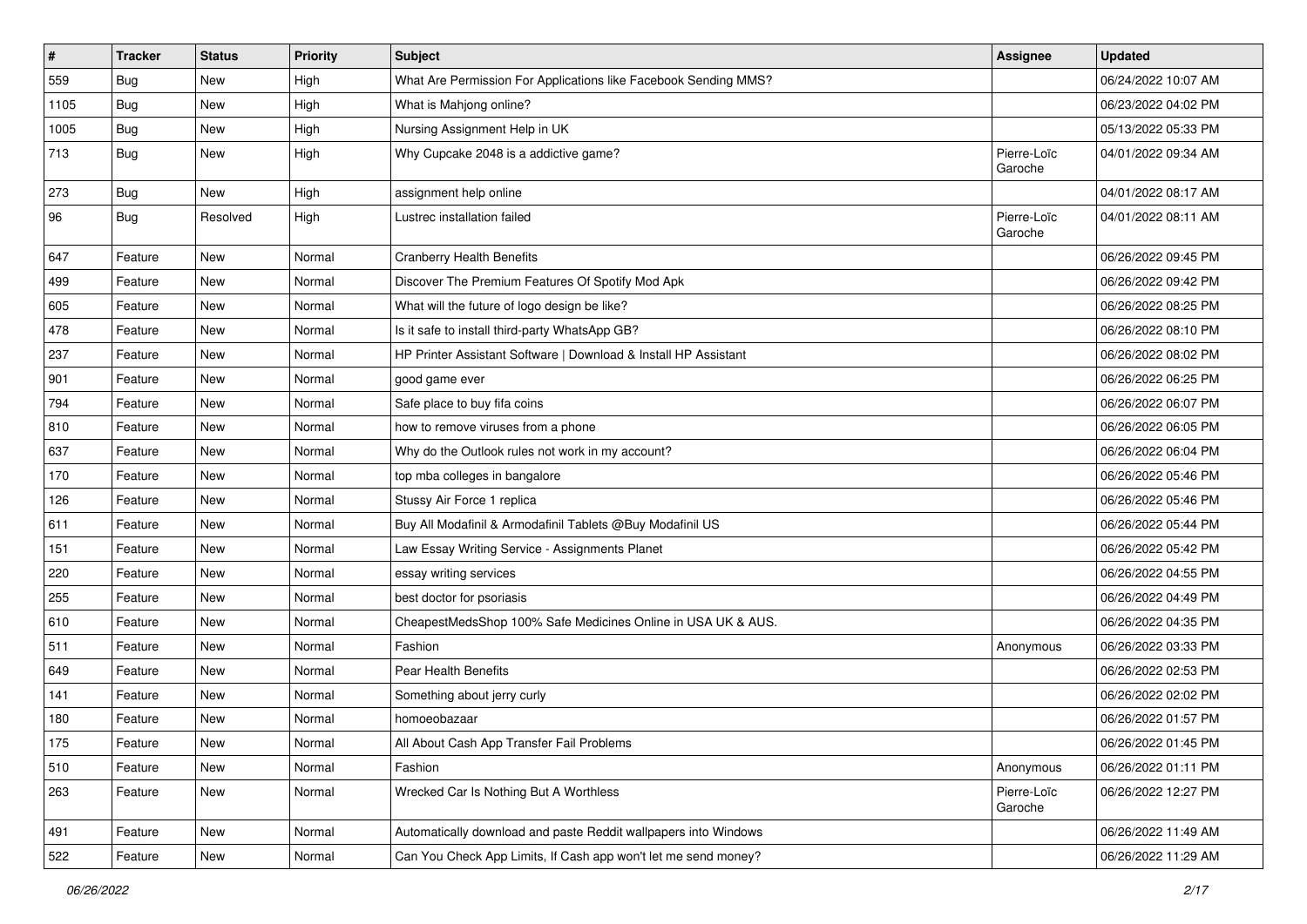| $\vert$ # | <b>Tracker</b> | <b>Status</b> | <b>Priority</b> | <b>Subject</b>                                                       | <b>Assignee</b>        | <b>Updated</b>      |
|-----------|----------------|---------------|-----------------|----------------------------------------------------------------------|------------------------|---------------------|
| 698       | Feature        | New           | Normal          | Connect with cash app representative to ask about cash app flip scam |                        | 06/26/2022 11:24 AM |
| 812       | Feature        | <b>New</b>    | Normal          | canon.com/ijsetup                                                    |                        | 06/26/2022 10:21 AM |
| 214       | Feature        | New           | Normal          | Five Christmas Apps For Apple Users                                  |                        | 06/26/2022 10:10 AM |
| 967       | Feature        | New           | Normal          | stream live nfl games free online                                    |                        | 06/26/2022 10:09 AM |
| 1109      | Feature        | New           | Normal          | Six Guns Mod Apk Answers Your Questions                              | Christophe<br>Garion   | 06/26/2022 09:12 AM |
| 142       | Feature        | New           | Normal          | About ashimary hair                                                  |                        | 06/26/2022 09:07 AM |
| 963       | Feature        | New           | Normal          | Why I am not getting cool cash app card designs- call experts        |                        | 06/26/2022 07:52 AM |
| 960       | Feature        | New           | Normal          | Zooming Instagram Picture In Full HD                                 | Pierre-Loïc<br>Garoche | 06/26/2022 07:18 AM |
| 281       | Feature        | New           | Normal          | what are the types of Ringtones?                                     | Anonymous              | 06/26/2022 06:00 AM |
| 572       | Feature        | New           | Normal          | New features of WhatsApp Plus on Android phones                      | Pierre-Loïc<br>Garoche | 06/26/2022 05:54 AM |
| 665       | Feature        | New           | Normal          | Look for a dedicated help with finance assignment                    |                        | 06/26/2022 05:42 AM |
| 680       | Feature        | New           | Normal          | Word Jewels 2                                                        |                        | 06/26/2022 04:55 AM |
| 521       | Feature        | New           | Normal          | Check out the Cash app Card balance for an overdraft.                | Pierre-Loïc<br>Garoche | 06/26/2022 04:22 AM |
| 557       | Feature        | <b>New</b>    | Normal          | <b>Business Law Assignment Help</b>                                  |                        | 06/26/2022 03:01 AM |
| 779       | Feature        | New           | Normal          | Latest Whatsapp groups for Teens                                     | Pierre-Loïc<br>Garoche | 06/26/2022 02:43 AM |
| 243       | Feature        | <b>New</b>    | Normal          | Reconstruir la pandilla de la mafia en Gangstar Vegas MOD APK        |                        | 06/26/2022 02:20 AM |
| 994       | Feature        | New           | Normal          | Cricut.com/setup                                                     |                        | 06/26/2022 02:00 AM |
| 171       | Feature        | New           | Normal          | loan management system                                               |                        | 06/26/2022 01:13 AM |
| 648       | Feature        | New           | Normal          | Plum Health Benefits                                                 |                        | 06/26/2022 12:08 AM |
| 968       | Feature        | New           | Normal          | watch nfl online free live streaming                                 |                        | 06/25/2022 11:52 PM |
| 558       | Feature        | <b>New</b>    | Normal          | <b>Stunning Classic Sofas</b>                                        |                        | 06/25/2022 11:46 PM |
| 63        | Feature        | New           | Normal          | Skip normalization step in mutation generation if it possible        | Pierre-Loïc<br>Garoche | 06/25/2022 10:31 PM |
| 546       | Feature        | <b>New</b>    | Normal          | Quickbooks Error                                                     |                        | 06/25/2022 09:58 PM |
| 806       | Feature        | New           | Normal          | Go everywhere thanks to mapquest driving directions                  |                        | 06/25/2022 09:13 PM |
| 552       | Feature        | New           | Normal          | Radio rfm and the benefits of radio rfm                              |                        | 06/25/2022 08:02 PM |
| 527       | Feature        | New           | Normal          | My Teachers                                                          |                        | 06/25/2022 07:28 PM |
| 242       | Feature        | New           | Normal          | Descripción de Torque Pro MOD APK para Android                       |                        | 06/25/2022 04:37 PM |
| 669       | Feature        | New           | Normal          | Nursing Assignment Help                                              |                        | 06/25/2022 12:41 PM |
| 173       | Feature        | New           | Normal          | private limited company registration                                 |                        | 06/25/2022 11:13 AM |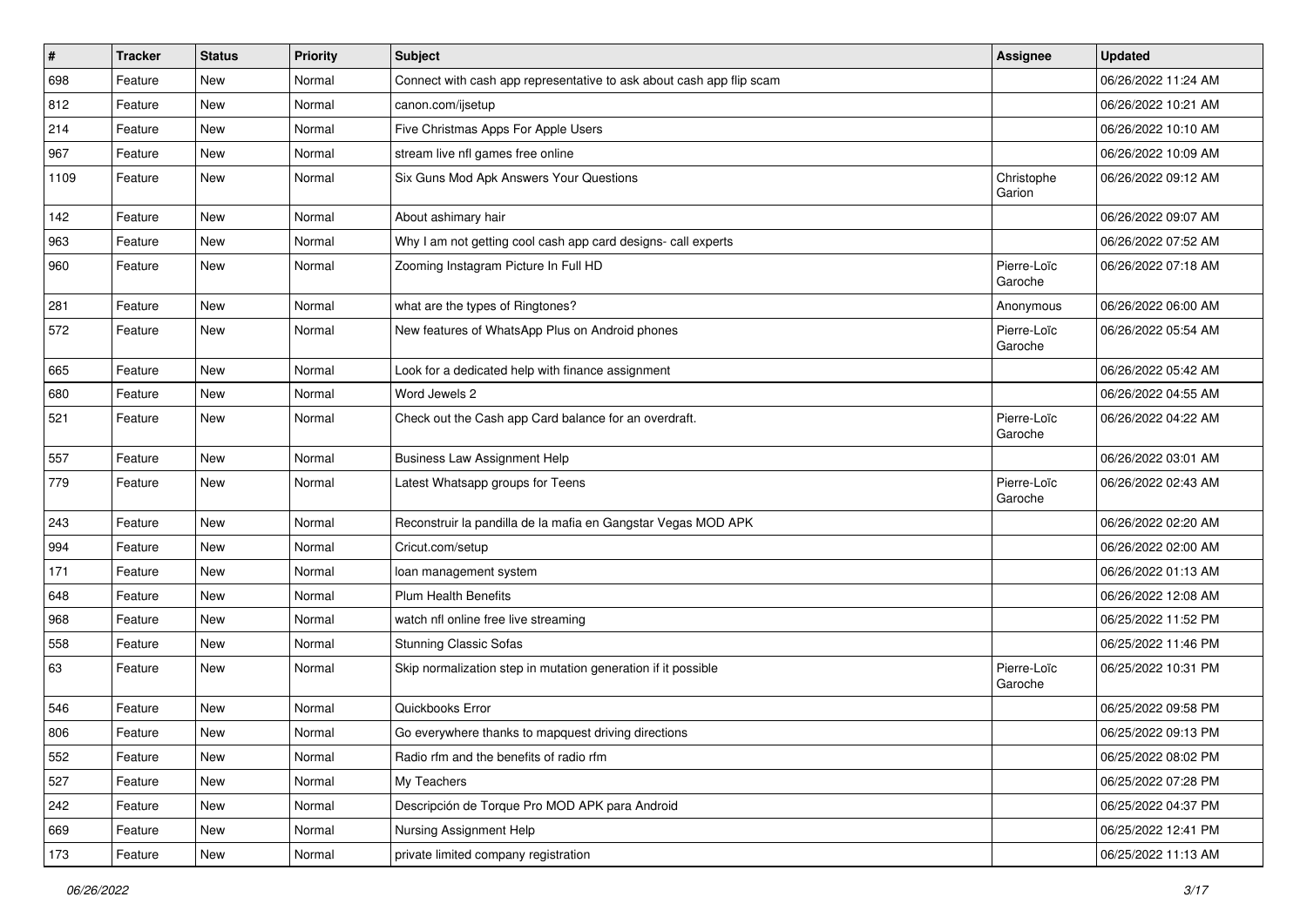| $\sharp$ | <b>Tracker</b> | <b>Status</b> | <b>Priority</b> | <b>Subject</b>                                                            | <b>Assignee</b>        | <b>Updated</b>      |
|----------|----------------|---------------|-----------------|---------------------------------------------------------------------------|------------------------|---------------------|
| 683      | Feature        | New           | Normal          | Game creation                                                             |                        | 06/25/2022 11:12 AM |
| 740      | Feature        | New           | Normal          | Online Thesis Help USA                                                    |                        | 06/25/2022 09:42 AM |
| 224      | Feature        | New           | Normal          | Instant Personal Loan                                                     | Pierre-Loïc<br>Garoche | 06/25/2022 05:58 AM |
| 240      | Feature        | New           | Normal          | Juego interesante de Dragon Ball Legends MOD APK                          |                        | 06/25/2022 12:21 AM |
| 543      | Feature        | New           | Normal          | Get tech assistance with customer support on ATT Yahoo email login issue. |                        | 06/24/2022 05:08 PM |
| 725      | Feature        | <b>New</b>    | Normal          | What are memo writing services design                                     |                        | 06/24/2022 06:24 AM |
| 172      | Feature        | <b>New</b>    | Normal          | pgdm colleges in bangalore                                                |                        | 06/23/2022 10:47 PM |
| 594      | Feature        | <b>New</b>    | Normal          | How does research proposal help online make it easy for me?               |                        | 06/23/2022 04:40 PM |
| 271      | Feature        | New           | Normal          | Fashion                                                                   |                        | 06/23/2022 02:36 PM |
| 693      | Feature        | New           | Normal          | How To Get My Money Back From The Cash App To Your Wallet?                |                        | 06/23/2022 02:32 PM |
| 174      | Feature        | <b>New</b>    | Normal          | Digital Marketing Philadelphia                                            |                        | 06/23/2022 07:06 AM |
| 654      | Feature        | <b>New</b>    | Normal          | Peach Health Benefits                                                     |                        | 06/23/2022 05:34 AM |
| 606      | Feature        | New           | Normal          | Play unblocked cookie crush 3                                             | Pierre-Loïc<br>Garoche | 06/22/2022 04:12 AM |
| 272      | Feature        | <b>New</b>    | Normal          | Fashion                                                                   |                        | 06/19/2022 08:01 AM |
| 545      | Feature        | <b>New</b>    | Normal          | <b>Best Canvas Print Company</b>                                          |                        | 06/17/2022 08:25 PM |
| 1099     | Feature        | New           | Normal          | Whatsapp Plus - A New Way Of Communicating                                |                        | 06/15/2022 10:48 AM |
| 1081     | Feature        | New           | Normal          | drift boss- the best driftitng game                                       |                        | 06/15/2022 05:56 AM |
| 995      | Feature        | <b>New</b>    | Normal          | "ij.start canon                                                           |                        | 06/14/2022 03:27 PM |
| 509      | Feature        | <b>New</b>    | Normal          | Fashion                                                                   | Anonymous              | 06/13/2022 03:39 AM |
| 1085     | Feature        | <b>New</b>    | Normal          | dcvghdcc asgdvgd dveduqwv ajdhvwd                                         |                        | 06/09/2022 03:46 PM |
| 1070     | Feature        | <b>New</b>    | Normal          | <b>Tableau Consulting Expertise</b>                                       |                        | 06/09/2022 11:50 AM |
| 894      | Feature        | New           | Normal          | Need phd dissertation help in UK                                          |                        | 05/30/2022 12:29 PM |
| 1056     | Feature        | <b>New</b>    | Normal          | Online Class Issues                                                       |                        | 05/28/2022 12:44 AM |
| 1049     | Feature        | <b>New</b>    | Normal          | IT Software Company In Delhi                                              |                        | 05/27/2022 05:24 AM |
| 1050     | Feature        | <b>New</b>    | Normal          | Best Smart Phone Repair in Delhi                                          |                        | 05/25/2022 10:33 AM |
| 813      | Feature        | <b>New</b>    | Normal          | Canon.com/ijsetup                                                         |                        | 05/25/2022 08:27 AM |
| 1037     | Feature        | New           | Normal          | 1p Isd                                                                    | Christophe<br>Garion   | 05/19/2022 05:25 AM |
| 902      | Feature        | New           | Normal          | salo717                                                                   |                        | 05/18/2022 10:35 AM |
| 212      | Feature        | New           | Normal          | How good is the market for gaming mobile apps at the moment?              |                        | 05/17/2022 11:09 AM |
| 1017     | Feature        | New           | Normal          | fleeing the complex                                                       | Hamza<br>Bourbouh      | 05/13/2022 06:33 AM |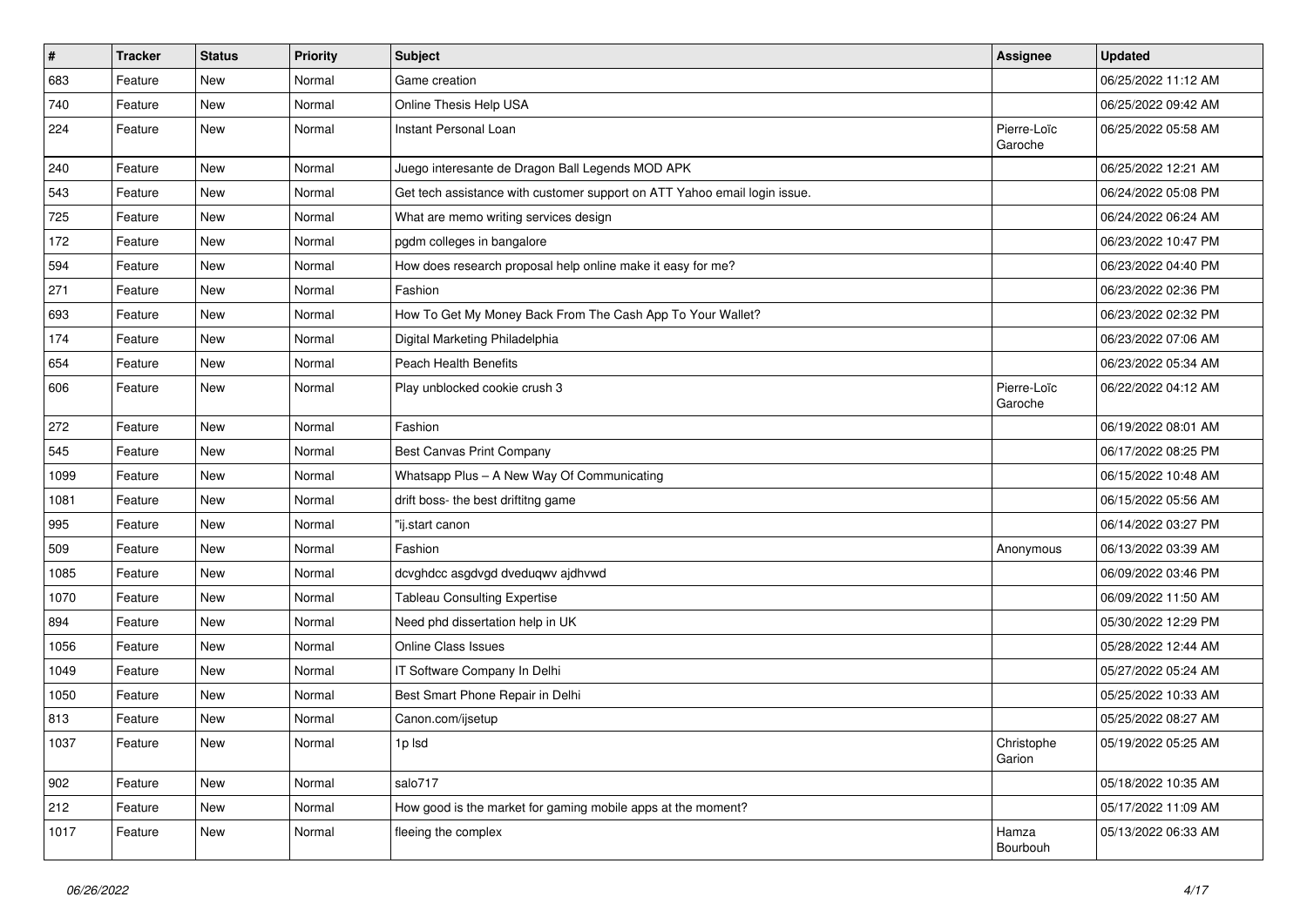| $\vert$ # | <b>Tracker</b> | <b>Status</b> | <b>Priority</b> | <b>Subject</b>                                                           | <b>Assignee</b>        | <b>Updated</b>      |
|-----------|----------------|---------------|-----------------|--------------------------------------------------------------------------|------------------------|---------------------|
| 973       | Feature        | New           | Normal          | Free NFL Streaming Sites                                                 |                        | 05/10/2022 10:56 AM |
| 229       | Feature        | <b>New</b>    | Normal          | How To Delete Cash App Account? - Check Out the Steps In Detail          |                        | 05/01/2022 09:06 PM |
| 904       | Feature        | <b>New</b>    | Normal          | Laora seeck                                                              |                        | 04/20/2022 11:54 AM |
| 944       | Feature        | <b>New</b>    | Normal          | Canon.com/ijsetup                                                        |                        | 04/16/2022 01:25 PM |
| 927       | Feature        | <b>New</b>    | Normal          | What Is The Right Way To Troubleshoot Cash App Transfer Failed Problems? |                        | 04/12/2022 05:54 AM |
| 903       | Feature        | New           | Normal          | Good game                                                                |                        | 04/11/2022 08:39 AM |
| 919       | Feature        | <b>New</b>    | Normal          | How can I check my Cash App card balance by dialing a number?            |                        | 04/10/2022 09:07 AM |
| 900       | Feature        | <b>New</b>    | Normal          | good game ever                                                           |                        | 04/02/2022 11:59 AM |
| 899       | Feature        | <b>New</b>    | Normal          | Application of Optical Fiber Gyroscope                                   | Christophe<br>Garion   | 04/02/2022 11:23 AM |
| 896       | Feature        | <b>New</b>    | Normal          | Application of North Finder in Mining Industry                           | Xavier Thirioux        | 04/01/2022 09:49 AM |
| 646       | Feature        | <b>New</b>    | Normal          | Collaborative Research Group                                             |                        | 04/01/2022 09:36 AM |
| 608       | Feature        | <b>New</b>    | Normal          | How To Do Hotmail Password Reset Without Phone Number?                   |                        | 04/01/2022 09:22 AM |
| 879       | Feature        | New           | Normal          | Best Garage Door Repair in Massachusetts                                 |                        | 04/01/2022 09:16 AM |
| 877       | Feature        | <b>New</b>    | Normal          | <b>Exness Broker Review</b>                                              |                        | 04/01/2022 09:12 AM |
| 866       | Feature        | New           | Normal          | Northern Ireland Dissertation Writing Service                            | Pierre-Loïc<br>Garoche | 04/01/2022 09:12 AM |
| 868       | Feature        | New           | Normal          | What Is the Role of a Graphic Designer?                                  | Pierre-Loïc<br>Garoche | 04/01/2022 09:12 AM |
| 847       | Feature        | <b>New</b>    | Normal          | Canon.com/ijsetup                                                        |                        | 04/01/2022 09:08 AM |
| 756       | Feature        | New           | Normal          | Your one-stop destination for the thesis writing service                 |                        | 04/01/2022 09:01 AM |
| 823       | Feature        | New           | Normal          | How much does Disney Plus cost?                                          | Pierre-Loïc<br>Garoche | 04/01/2022 09:00 AM |
| 824       | Feature        | <b>New</b>    | Normal          | How to watch Fox News on my Smart TV or similar devices?                 | Pierre-Loïc<br>Garoche | 04/01/2022 09:00 AM |
| 845       | Feature        | New           | Normal          | canon.com/ijsetup                                                        |                        | 04/01/2022 08:58 AM |
| 846       | Feature        | New           | Normal          | ij.start canon                                                           |                        | 04/01/2022 08:58 AM |
| 848       | Feature        | <b>New</b>    | Normal          | <b>Online Classes Assistance</b>                                         |                        | 04/01/2022 08:57 AM |
| 177       | Feature        | <b>New</b>    | Normal          | HD lace silky straight human hair wig                                    |                        | 04/01/2022 08:41 AM |
| 186       | Feature        | New           | Normal          | homoeobazaar                                                             |                        | 04/01/2022 08:40 AM |
| 204       | Feature        | <b>New</b>    | Normal          | New Car Tyres                                                            |                        | 04/01/2022 08:40 AM |
| 276       | Feature        | New           | Normal          | Nike Dunks Replica                                                       |                        | 04/01/2022 08:19 AM |
| 277       | Feature        | New           | Normal          | Nike Dunks Replica                                                       |                        | 04/01/2022 08:19 AM |
| 241       | Feature        | New           | Normal          | How to get a complete solution of Big Ideas Math Answers?                |                        | 04/01/2022 08:15 AM |
| 254       | Feature        | New           | Normal          | best ayurvedic treatment for psoriasis                                   |                        | 04/01/2022 08:13 AM |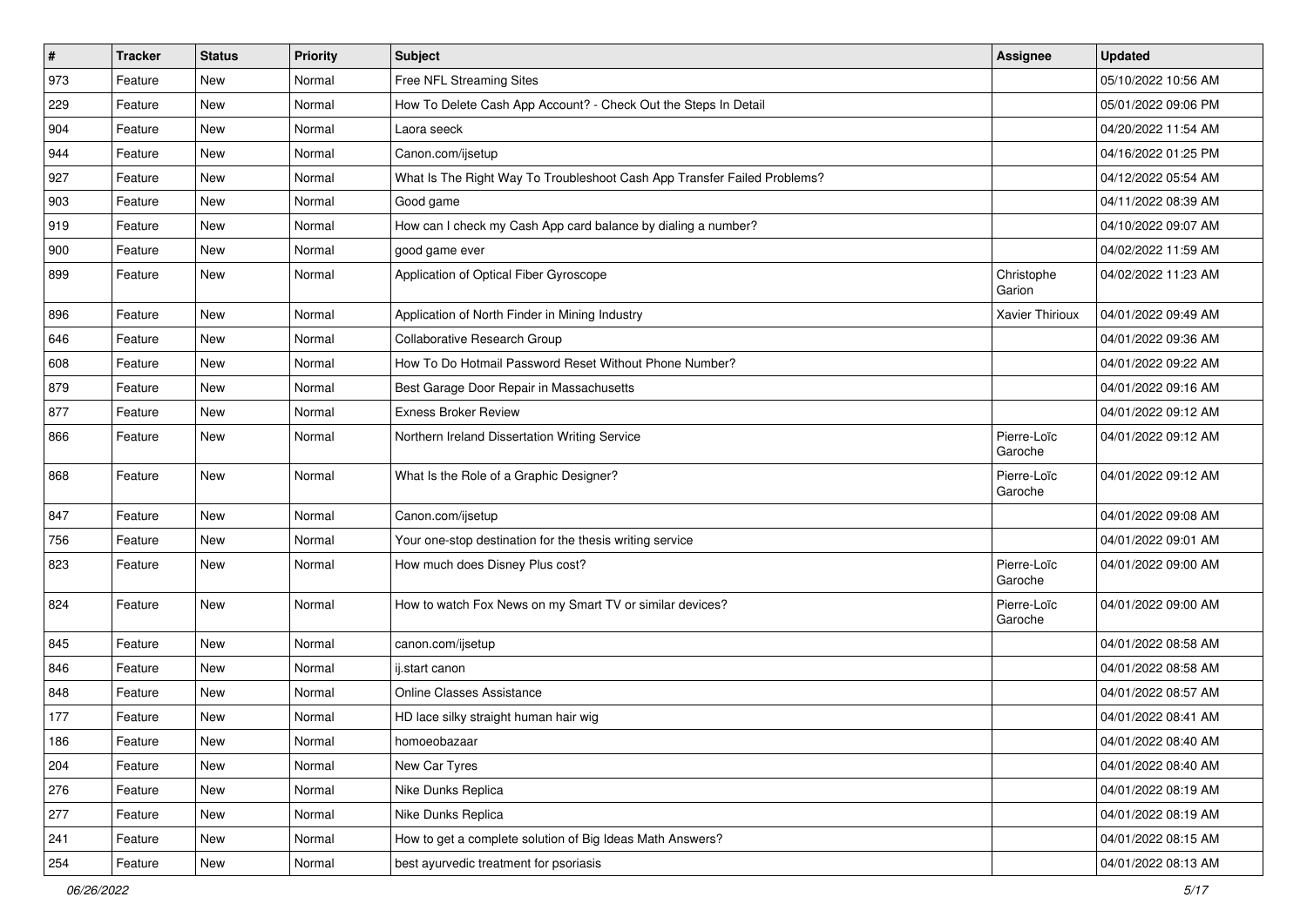| $\vert$ # | <b>Tracker</b> | <b>Status</b> | <b>Priority</b> | <b>Subject</b>                                                                                                                               | <b>Assignee</b>        | <b>Updated</b>      |
|-----------|----------------|---------------|-----------------|----------------------------------------------------------------------------------------------------------------------------------------------|------------------------|---------------------|
| 127       | Feature        | New           | Normal          | replica af1                                                                                                                                  |                        | 04/01/2022 07:55 AM |
| 645       | <b>Bug</b>     | <b>New</b>    | Normal          | thong tin chinh xac nhat hom nay                                                                                                             |                        | 06/26/2022 09:46 PM |
| 494       | Bug            | New           | Normal          | <b>Buy Discussion Post</b>                                                                                                                   |                        | 06/26/2022 09:44 PM |
| 504       | <b>Bug</b>     | <b>New</b>    | Normal          | A beginner should always look for online Java assignment help!                                                                               |                        | 06/26/2022 09:39 PM |
| 139       | <b>Bug</b>     | New           | Normal          | relseo                                                                                                                                       |                        | 06/26/2022 09:35 PM |
| 530       | <b>Bug</b>     | New           | Normal          | Cheap Assignment Writing Service UK                                                                                                          | Anonymous              | 06/26/2022 09:23 PM |
| 507       | Bug            | New           | Normal          | central.bitdefender.com                                                                                                                      |                        | 06/26/2022 09:20 PM |
| 380       | <b>Bug</b>     | New           | Normal          | Moving Services in McLean VA                                                                                                                 |                        | 06/26/2022 09:11 PM |
| 169       | <b>Bug</b>     | New           | Normal          | CV Maker - UAE CV Writing Agency                                                                                                             |                        | 06/26/2022 09:07 PM |
| 497       | Bug            | <b>New</b>    | Normal          | Fake Nike Dunk Low Off-White Lot 50                                                                                                          |                        | 06/26/2022 09:07 PM |
| 157       | <b>Bug</b>     | New           | Normal          | Forget cash app pin                                                                                                                          |                        | 06/26/2022 08:59 PM |
| 267       | Bug            | New           | Normal          | How To Use Internet Radio Services To Listen To Your Favorite Songs                                                                          |                        | 06/26/2022 08:53 PM |
| 764       | Bug            | New           | Normal          | What is available to see what I can watch HBO Max?                                                                                           |                        | 06/26/2022 08:52 PM |
| 505       | <b>Bug</b>     | New           | Normal          | www.trendmicro.com/activate                                                                                                                  |                        | 06/26/2022 08:48 PM |
| 536       | <b>Bug</b>     | <b>New</b>    | Normal          | How to check the balance on the cash app card                                                                                                | Hamza<br>Bourbouh      | 06/26/2022 08:48 PM |
| 576       | Bug            | <b>New</b>    | Normal          | So laden Sie ein Instagram-Bild herunter                                                                                                     |                        | 06/26/2022 08:46 PM |
| 769       | Bug            | New           | Normal          | check my cash app                                                                                                                            |                        | 06/26/2022 08:33 PM |
| 261       | Bug            | New           | Normal          | Ringtone Downloads - Easy Ways Come Up With Your Own Ringtones                                                                               |                        | 06/26/2022 08:20 PM |
| 280       | Bug            | New           | Normal          | Pacific Web Design                                                                                                                           |                        | 06/26/2022 08:18 PM |
| 315       | Bug            | New           | Normal          | Dissertation help UK                                                                                                                         |                        | 06/26/2022 08:13 PM |
| 490       | <b>Bug</b>     | New           | Normal          | Unlock cash app account by getting quick solutions from the technical executives                                                             |                        | 06/26/2022 08:12 PM |
| 74        | <b>Bug</b>     | <b>New</b>    | Normal          | const is not supported inside contract                                                                                                       | Pierre-Loïc<br>Garoche | 06/26/2022 08:09 PM |
| 76        | Bug            | <b>New</b>    | Normal          | Import error: Load error: imported node real_to_int declared in a regular Lustre file. File "include/conv.lusi",<br>line 1, characters 0-64: |                        | 06/26/2022 08:09 PM |
| 512       | Bug            | New           | Normal          | The Importance Of Using Custom Writing Services                                                                                              |                        | 06/26/2022 08:04 PM |
| 460       | <b>Bug</b>     | New           | Normal          | Floor Cleaning Medford MA                                                                                                                    |                        | 06/26/2022 08:00 PM |
| 181       | Bug            | New           | Normal          | Healthcare Custom Writing Services                                                                                                           |                        | 06/26/2022 07:56 PM |
| 201       | Bug            | New           | Normal          | closure wig                                                                                                                                  |                        | 06/26/2022 07:50 PM |
| 302       | Bug            | New           | Normal          | Auto Electrical Repair Services in Norcross GA                                                                                               |                        | 06/26/2022 07:49 PM |
| 143       | <b>Bug</b>     | New           | Normal          | Bob lace front wigs                                                                                                                          |                        | 06/26/2022 07:48 PM |
| 168       | Bug            | New           | Normal          | UFC 256 Live Stream Online                                                                                                                   |                        | 06/26/2022 07:47 PM |
| 292       | <b>Bug</b>     | New           | Normal          | Venmo to Cash App Transfer Of Money- Explore Here                                                                                            |                        | 06/26/2022 07:41 PM |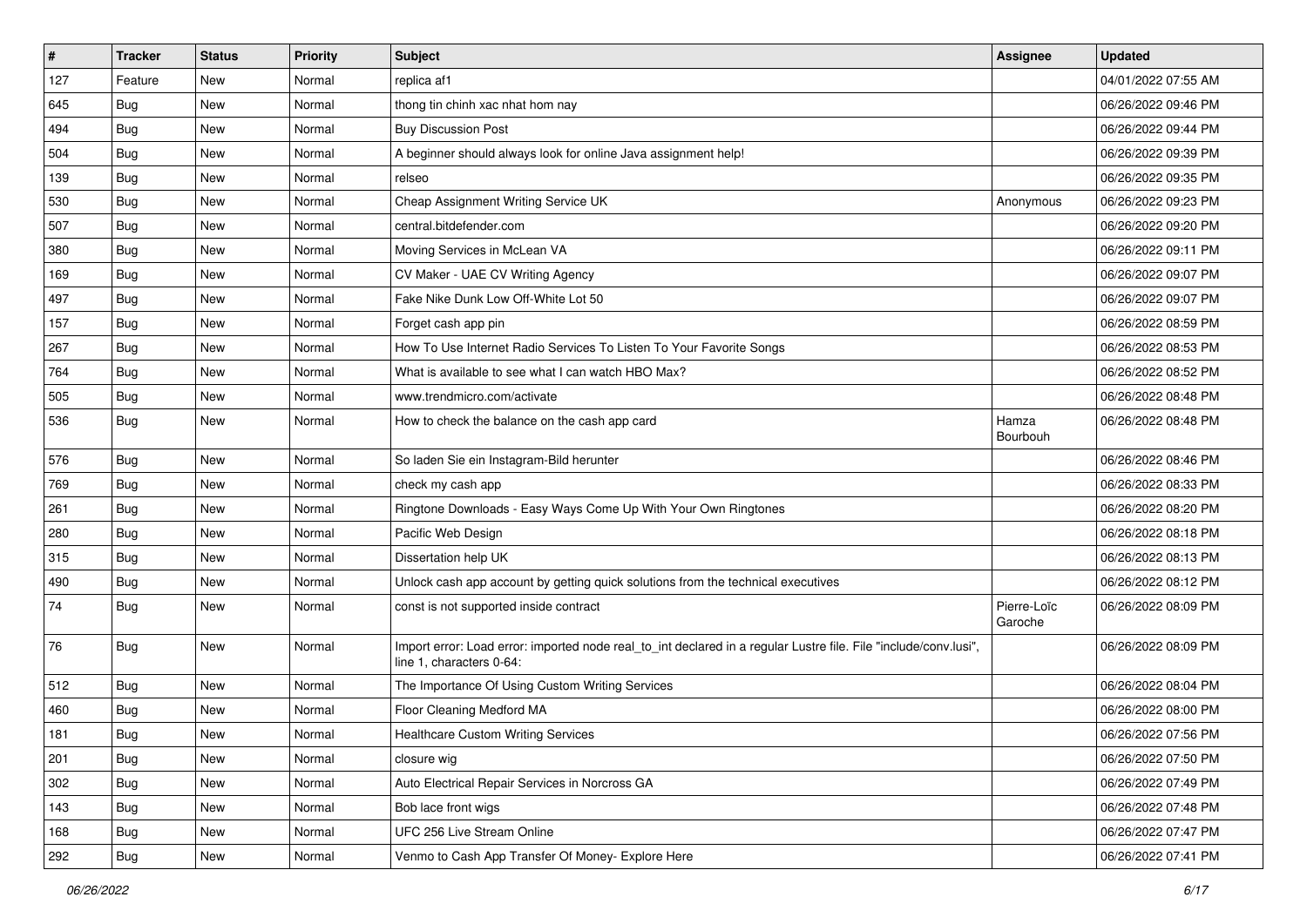| $\pmb{\sharp}$ | <b>Tracker</b> | <b>Status</b> | <b>Priority</b> | <b>Subject</b>                                                                           | <b>Assignee</b>        | <b>Updated</b>      |
|----------------|----------------|---------------|-----------------|------------------------------------------------------------------------------------------|------------------------|---------------------|
| 939            | Bug            | New           | Normal          | Ability to change sound notifications                                                    | Christophe<br>Garion   | 06/26/2022 07:37 PM |
| 970            | <b>Bug</b>     | New           | Normal          | The Amount Of Time Does Cash App Direct Deposit Time Take?                               |                        | 06/26/2022 07:32 PM |
| 209            | Bug            | New           | Normal          | Neglect to access old Cash App account considering message notice issue? Contact help.   |                        | 06/26/2022 07:30 PM |
| 482            | Bug            | <b>New</b>    | Normal          | <b>Text Window</b>                                                                       |                        | 06/26/2022 07:23 PM |
| 655            | <b>Bug</b>     | New           | Normal          | <b>Eggplant Health Benefits</b>                                                          |                        | 06/26/2022 07:21 PM |
| 248            | <b>Bug</b>     | <b>New</b>    | Normal          | Mobile ringtones and attractiveness ringtones                                            |                        | 06/26/2022 07:18 PM |
| 773            | <b>Bug</b>     | New           | Normal          | Spades - Play online free                                                                |                        | 06/26/2022 07:18 PM |
| 275            | Bug            | New           | Normal          | Activate Cash App Card With Or Without QR - Step By Step Guide                           | Pierre-Loïc<br>Garoche | 06/26/2022 07:18 PM |
| 471            | <b>Bug</b>     | New           | Normal          | Residential Floor Cleaning Westchester MA                                                |                        | 06/26/2022 07:15 PM |
| 820            | <b>Bug</b>     | New           | Normal          | Metal Slug Apk para Android                                                              |                        | 06/26/2022 07:14 PM |
| 488            | <b>Bug</b>     | New           | Normal          | Quick solution to solve cash app dispute by the technical team                           |                        | 06/26/2022 07:09 PM |
| 132            | <b>Bug</b>     | New           | Normal          | concrete-everything                                                                      |                        | 06/26/2022 06:56 PM |
| 146            | <b>Bug</b>     | <b>New</b>    | Normal          | bayabais                                                                                 |                        | 06/26/2022 06:52 PM |
| 1104           | Bug            | New           | Normal          | Idle game fix bug                                                                        |                        | 06/26/2022 06:52 PM |
| 690            | <b>Bug</b>     | New           | Normal          | campervan hire                                                                           |                        | 06/26/2022 06:47 PM |
| 218            | Bug            | New           | Normal          | Popular Educational trends                                                               |                        | 06/26/2022 06:35 PM |
| 506            | <b>Bug</b>     | New           | Normal          | www.trendmicro.com/activate                                                              |                        | 06/26/2022 06:33 PM |
| 752            | <b>Bug</b>     | New           | Normal          | Plagerism checker                                                                        |                        | 06/26/2022 06:33 PM |
| 795            | <b>Bug</b>     | New           | Normal          | Drift Boss - Exciting Race                                                               |                        | 06/26/2022 06:32 PM |
| 282            | <b>Bug</b>     | New           | Normal          | Activate Cash App Card: Learn Simple Steps & Fix Errors                                  |                        | 06/26/2022 06:31 PM |
| 188            | <b>Bug</b>     | New           | Normal          | Why are university students buying assignments online?                                   | Pierre-Loïc<br>Garoche | 06/26/2022 06:30 PM |
| 529            | Bug            | <b>New</b>    | Normal          | Thop TV APK - Free Download for Android                                                  |                        | 06/26/2022 06:28 PM |
| 502            | Bug            | New           | Normal          | Les instructions pour définir des sonneries pour iPhone sont simples et faciles à suivre |                        | 06/26/2022 06:27 PM |
| 785            | Bug            | New           | Normal          | How To Get Money Off Cash App Without Card Or With A Card?                               |                        | 06/26/2022 06:26 PM |
| 1108           | <b>Bug</b>     | New           | Normal          | Six Guns Mod Apk Answers Your Questions                                                  |                        | 06/26/2022 06:26 PM |
| 585            | Bug            | New           | Normal          | What is cash app help number?                                                            |                        | 06/26/2022 06:21 PM |
| 787            | Bug            | New           | Normal          | Assured Assignment Help                                                                  |                        | 06/26/2022 06:14 PM |
| 825            | <b>Bug</b>     | New           | Normal          | Lucky Patcher Download                                                                   |                        | 06/26/2022 06:09 PM |
| 579            | Bug            | New           | Normal          | YOUR CV MAKES YOUR FIRST IMPRESSION                                                      | Christophe<br>Garion   | 06/26/2022 06:07 PM |
| 1096           | <b>Bug</b>     | New           | Normal          | Race and experience new life.                                                            |                        | 06/26/2022 06:07 PM |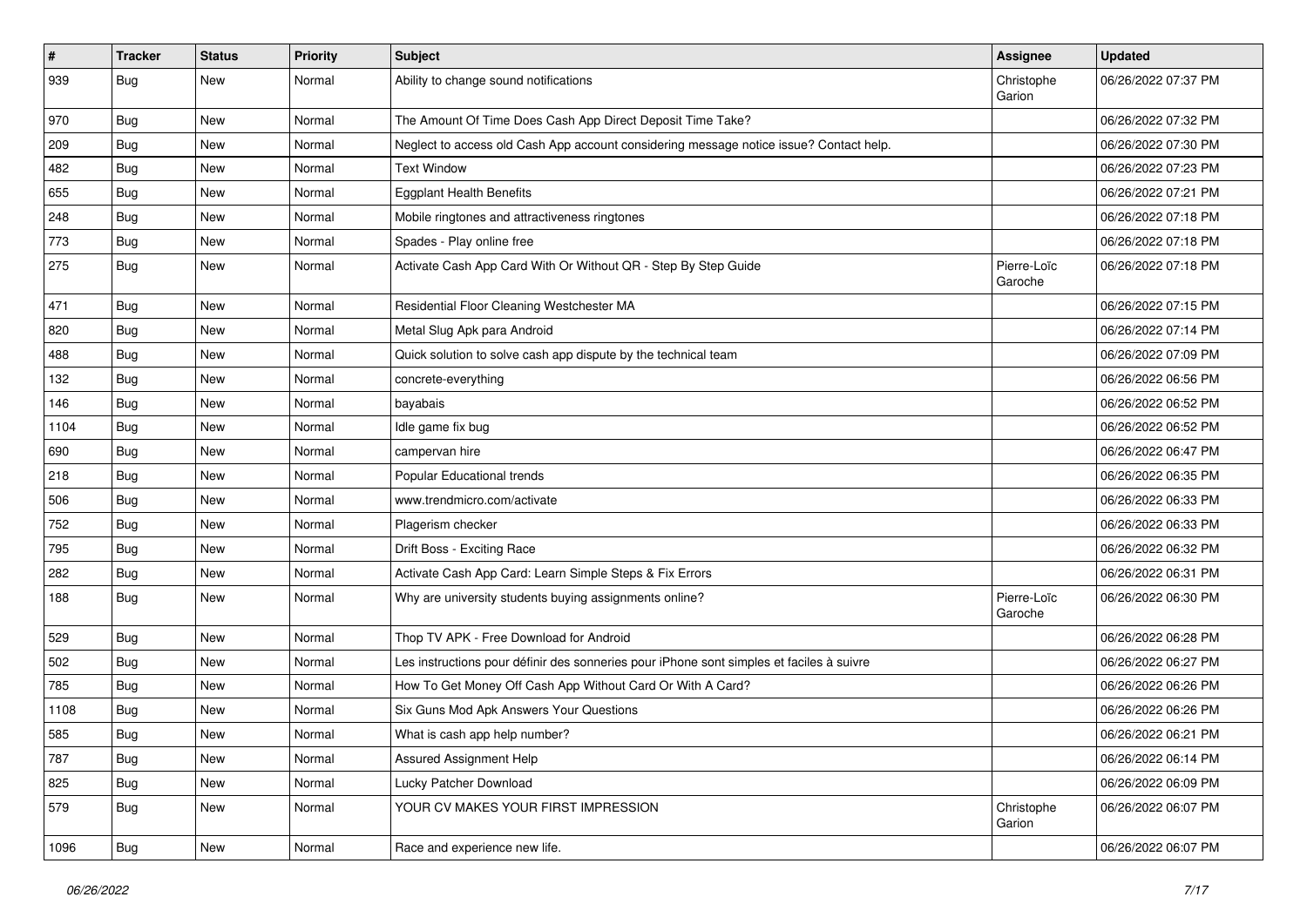| $\vert$ # | <b>Tracker</b> | <b>Status</b> | <b>Priority</b> | <b>Subject</b>                                                             | Assignee               | <b>Updated</b>      |
|-----------|----------------|---------------|-----------------|----------------------------------------------------------------------------|------------------------|---------------------|
| 347       | <b>Bug</b>     | New           | Normal          | Eco/Green Cleaning Services in Chesapeake VA                               |                        | 06/26/2022 06:01 PM |
| 129       | <b>Bug</b>     | <b>New</b>    | Normal          | xcvgbgh                                                                    |                        | 06/26/2022 06:01 PM |
| 489       | <b>Bug</b>     | New           | Normal          | Get cash app refund instantly if sent to the wrong person                  |                        | 06/26/2022 05:57 PM |
| 730       | <b>Bug</b>     | <b>New</b>    | Normal          | Canon IJ Network Tool                                                      |                        | 06/26/2022 05:51 PM |
| 496       | Bug            | New           | Normal          | What is Live NetTV?                                                        |                        | 06/26/2022 05:51 PM |
| 487       | <b>Bug</b>     | New           | Normal          | <b>Cheap Fake Dunks</b>                                                    |                        | 06/26/2022 05:49 PM |
| 802       | Bug            | New           | Normal          | Who Is an ETL Engineer                                                     |                        | 06/26/2022 05:48 PM |
| 123       | <b>Bug</b>     | New           | Normal          | https://www.reddit.com/r/NRLgrandfinal2020/                                |                        | 06/26/2022 05:36 PM |
| 1116      | <b>Bug</b>     | New           | Normal          | ipTV smarts pro                                                            |                        | 06/26/2022 05:34 PM |
| 974       | <b>Bug</b>     | New           | Normal          | Watch NCAA Football Live Streaming Free                                    |                        | 06/26/2022 05:33 PM |
| 469       | <b>Bug</b>     | New           | Normal          | Germs Removal Westchester MA                                               |                        | 06/26/2022 05:31 PM |
| 696       | Bug            | New           | Normal          | How to Install the TuMangaOnline App                                       |                        | 06/26/2022 05:29 PM |
| 333       | Bug            | New           | Normal          | Mold Removal Services in Norfolk VA                                        |                        | 06/26/2022 05:28 PM |
| 622       | Bug            | New           | Normal          | CheapestMedsShop   100% Safe Medicines Online in UK & AUS.                 |                        | 06/26/2022 05:27 PM |
| 1098      | Bug            | New           | Normal          | Life of a Fisherman                                                        |                        | 06/26/2022 05:16 PM |
| 285       | <b>Bug</b>     | New           | Normal          | Have you ever written an essay?                                            |                        | 06/26/2022 05:15 PM |
| 673       | <b>Bug</b>     | New           | Normal          | Learn the basics of pixel art - Clear grid                                 |                        | 06/26/2022 04:57 PM |
| 716       | Bug            | New           | Normal          | La celebración de un BabyShower.                                           |                        | 06/26/2022 04:56 PM |
| 666       | Bug            | New           | Normal          | 470+ pages à colorier de Noël                                              |                        | 06/26/2022 04:55 PM |
| 535       | <b>Bug</b>     | <b>New</b>    | Normal          | Getting Tangled Problems When You Try To Apply For Cash App Delete Account | Christophe<br>Garion   | 06/26/2022 04:51 PM |
| 940       | Bug            | <b>New</b>    | Normal          | What is Plex and Is Plex Legal?                                            |                        | 06/26/2022 04:50 PM |
| 809       | Bug            | <b>New</b>    | Normal          | Smash Karts - immerse yourself in the exciting race                        |                        | 06/26/2022 04:49 PM |
| 246       | <b>Bug</b>     | New           | Normal          | The Beast App                                                              |                        | 06/26/2022 04:47 PM |
| 632       | <b>Bug</b>     | <b>New</b>    | Normal          | CheapestMedsShop   100% Safe Medicines Online in UK & AUS.                 |                        | 06/26/2022 04:45 PM |
| 331       | Bug            | New           | Normal          | Water Extraction Services in Norfolk VA                                    |                        | 06/26/2022 04:41 PM |
| 644       | <b>Bug</b>     | New           | Normal          | <b>TeaTV App Review</b>                                                    |                        | 06/26/2022 04:40 PM |
| 565       | Bug            | <b>New</b>    | Normal          | How To Install RepelisPlus On Your Android Phone?                          |                        | 06/26/2022 04:39 PM |
| 345       | <b>Bug</b>     | New           | Normal          | Stain Protection Services in Chesapeake VA                                 |                        | 06/26/2022 04:36 PM |
| 262       | Bug            | New           | Normal          | It this true to dealing Wuth                                               |                        | 06/26/2022 04:31 PM |
| 120       | <b>Bug</b>     | New           | Normal          | ghfjtkx                                                                    | Pierre-Loïc<br>Garoche | 06/26/2022 04:31 PM |
| 801       | Bug            | New           | Normal          | Who Is an ETL Engineer                                                     |                        | 06/26/2022 04:29 PM |
| 750       | <b>Bug</b>     | New           | Normal          | Create a Report Template                                                   |                        | 06/26/2022 04:27 PM |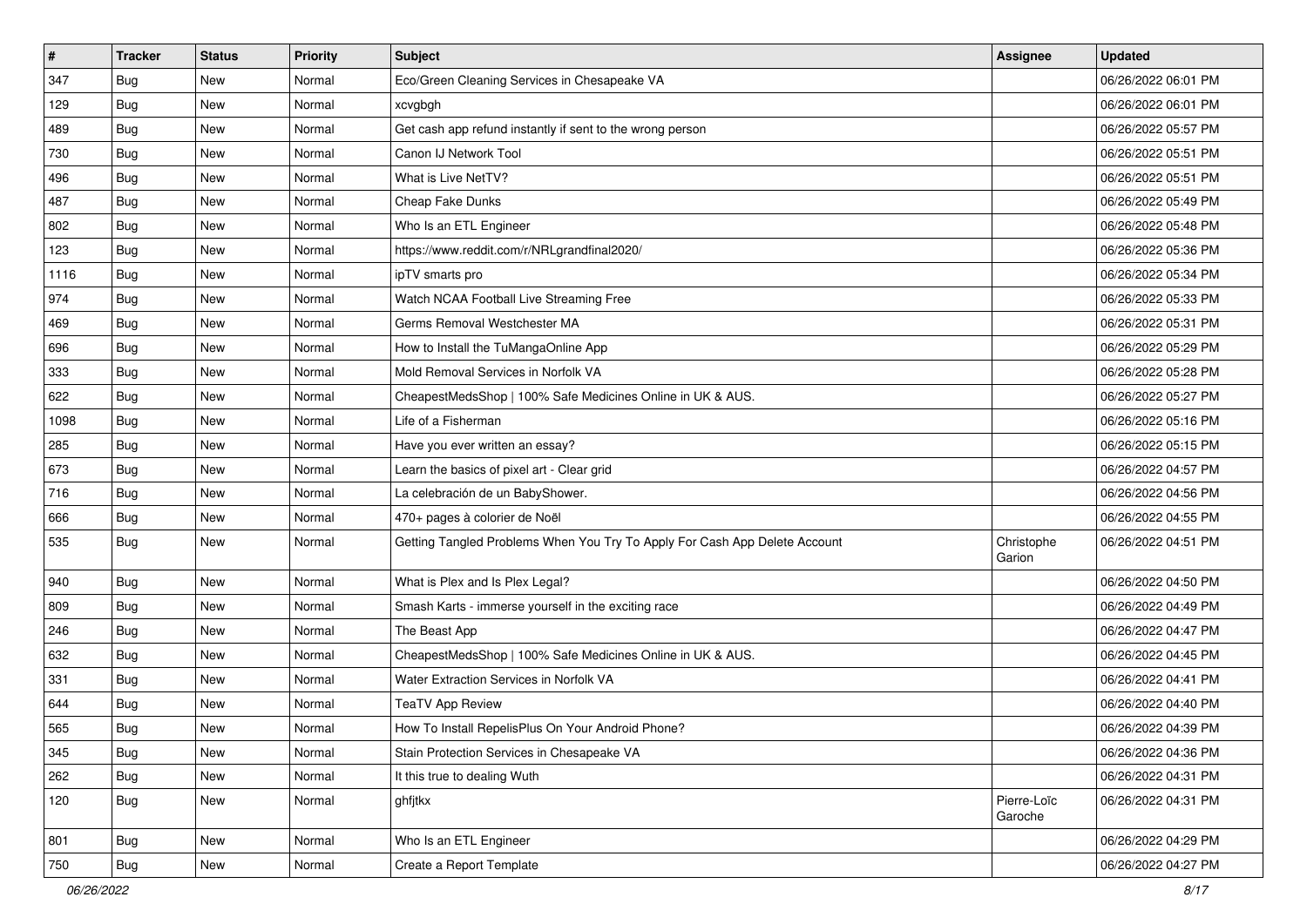| $\pmb{\#}$ | <b>Tracker</b> | <b>Status</b> | Priority | <b>Subject</b>                                                         | Assignee               | <b>Updated</b>      |
|------------|----------------|---------------|----------|------------------------------------------------------------------------|------------------------|---------------------|
| 601        | Bug            | New           | Normal   | Best Essay Writing Service UK                                          | Pierre-Loïc<br>Garoche | 06/26/2022 04:23 PM |
| 1097       | Bug            | New           | Normal   | Race and experience new life.                                          |                        | 06/26/2022 04:22 PM |
| 712        | Bug            | New           | Normal   | <b>Tips and Tricks</b>                                                 |                        | 06/26/2022 04:19 PM |
| 233        | Bug            | <b>New</b>    | Normal   | Anauthorsway.com: My User Experience                                   |                        | 06/26/2022 04:14 PM |
| 817        | Bug            | New           | Normal   | Pacman 30th Anniversary                                                |                        | 06/26/2022 04:13 PM |
| 631        | Bug            | New           | Normal   | How Can I Load Cash App Card at Walmart straight away?                 |                        | 06/26/2022 04:07 PM |
| 501        | Bug            | <b>New</b>    | Normal   | How Do I Annihilate Cash App Transfer Failed Problems Effectively      | Pierre-Loïc<br>Garoche | 06/26/2022 04:03 PM |
| 508        | Bug            | <b>New</b>    | Normal   | hire a professional dissertation help                                  |                        | 06/26/2022 03:38 PM |
| 234        | <b>Bug</b>     | New           | Normal   | My Personal Experience With the College Writing Services               |                        | 06/26/2022 03:30 PM |
| 732        | Bug            | New           | Normal   | Get rectifications steps about why cash app transfer failed            |                        | 06/26/2022 03:28 PM |
| 797        | Bug            | <b>New</b>    | Normal   | Psychedelic                                                            | Christophe<br>Garion   | 06/26/2022 03:26 PM |
| 515        | Bug            | <b>New</b>    | Normal   | Fragment Nike Dunk High Tokyo Fake                                     |                        | 06/26/2022 03:25 PM |
| 219        | Bug            | New           | Normal   | Free Ringtones for Cell Phones.                                        |                        | 06/26/2022 03:23 PM |
| 284        | Bug            | New           | Normal   | All About Cash App Transfer Fail Problems                              |                        | 06/26/2022 03:15 PM |
| 193        | Bug            | <b>New</b>    | Normal   | 18% Discount on Homeopathic medicines                                  |                        | 06/26/2022 03:13 PM |
| 674        | <b>Bug</b>     | New           | Normal   | The best game in 2021                                                  | Pierre-Loïc<br>Garoche | 06/26/2022 03:10 PM |
| 1077       | <b>Bug</b>     | <b>New</b>    | Normal   | Les excellentes façons d'utiliser ces images                           |                        | 06/26/2022 02:59 PM |
| 158        | Bug            | New           | Normal   | dfghj zcvgh                                                            |                        | 06/26/2022 02:58 PM |
| 592        | Bug            | New           | Normal   | Deezer Premium APK - Baixe músicas de qualquer lugar do mundo de graça |                        | 06/26/2022 02:55 PM |
| 519        | <b>Bug</b>     | New           | Normal   | Are you finding online UK Assignment writers?                          |                        | 06/26/2022 02:55 PM |
| 789        | Bug            | New           | Normal   | Full version                                                           |                        | 06/26/2022 02:47 PM |
| 247        | Bug            | <b>New</b>    | Normal   | best 4 Channel Amp                                                     |                        | 06/26/2022 02:47 PM |
| 312        | <b>Bug</b>     | New           | Normal   | Stain Protection Services in Virginia Beach VA                         |                        | 06/26/2022 02:46 PM |
| 582        | <b>Bug</b>     | New           | Normal   | Cash App Won't Let Me Send Money If There Is A Low Balance Available   | Pierre-Loïc<br>Garoche | 06/26/2022 02:39 PM |
| 119        | <b>Bug</b>     | New           | Normal   | klhjigyu                                                               |                        | 06/26/2022 02:31 PM |
| 525        | <b>Bug</b>     | <b>New</b>    | Normal   | If you don't have a QR code: How to activate cash app card in app      |                        | 06/26/2022 02:27 PM |
| 183        | <b>Bug</b>     | New           | Normal   | Nursing Assignment Help Online                                         |                        | 06/26/2022 02:25 PM |
| 503        | <b>Bug</b>     | New           | Normal   | Youtube Premium Apk free download for Android                          |                        | 06/26/2022 02:23 PM |
| 513        | <b>Bug</b>     | New           | Normal   | Unlock cash app account using the easy steps:                          | Anonymous              | 06/26/2022 02:22 PM |
| 822        | <b>Bug</b>     | New           | Normal   | Dowload Your Boyfriend Game                                            |                        | 06/26/2022 02:21 PM |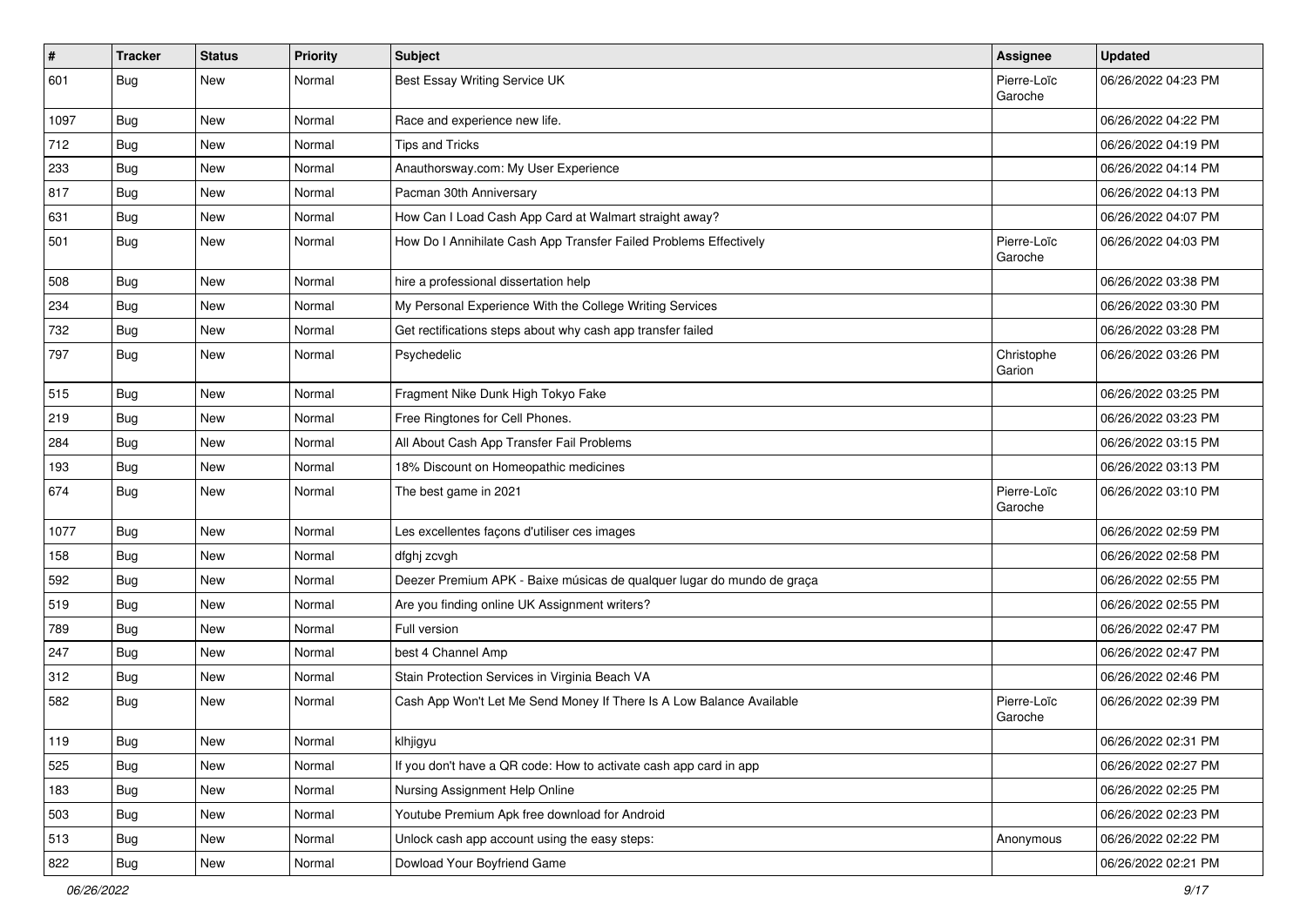| $\pmb{\#}$ | <b>Tracker</b> | <b>Status</b> | <b>Priority</b> | <b>Subject</b>                                                            | Assignee               | <b>Updated</b>      |
|------------|----------------|---------------|-----------------|---------------------------------------------------------------------------|------------------------|---------------------|
| 250        | <b>Bug</b>     | New           | Normal          | Reviews of phone ringtones                                                |                        | 06/26/2022 02:11 PM |
| 573        | Bug            | <b>New</b>    | Normal          | Experimente lo mejor en la aplicación Apk de juegos gratis                |                        | 06/26/2022 02:11 PM |
| 531        | Bug            | New           | Normal          | Cheap Assignment Writing Service UK                                       | Anonymous              | 06/26/2022 02:10 PM |
| 278        | <b>Bug</b>     | New           | Normal          | Cash App Help & Solutions - Here You Will Get Better Assistance           |                        | 06/26/2022 02:05 PM |
| 961        | Bug            | <b>New</b>    | Normal          | TeaTv is an Android                                                       |                        | 06/26/2022 02:02 PM |
| 589        | <b>Bug</b>     | New           | Normal          | How can I get the cash app phone number of customer support?              |                        | 06/26/2022 01:59 PM |
| 754        | Bug            | <b>New</b>    | Normal          | Cómo descargar tonos gratis de teléfono celular                           |                        | 06/26/2022 01:56 PM |
| 568        | Bug            | New           | Normal          | Instale a versão mais recente do YouTube Premium                          |                        | 06/26/2022 01:53 PM |
| 768        | <b>Bug</b>     | New           | Normal          | Where can you buy best jackets online?                                    |                        | 06/26/2022 01:50 PM |
| 144        | Bug            | <b>New</b>    | Normal          | curly bob lace front wigs                                                 |                        | 06/26/2022 01:44 PM |
| 705        | <b>Bug</b>     | New           | Normal          | wuxiaworld                                                                |                        | 06/26/2022 01:43 PM |
| 784        | <b>Bug</b>     | New           | Normal          | How To Add Money On Cash App Card And Check The Funds?                    |                        | 06/26/2022 01:43 PM |
| 553        | Bug            | New           | Normal          | Cinema HD APK - Free Movie Enjoyment App on Android                       |                        | 06/26/2022 01:39 PM |
| 699        | Bug            | New           | Normal          | Would you be able to utilize Cash App Twitch?                             |                        | 06/26/2022 01:31 PM |
| 735        | Bug            | <b>New</b>    | Normal          | A quick fix of how to get money back from cash app stocks                 |                        | 06/26/2022 01:31 PM |
| 265        | Bug            | New           | Normal          | 3 Faq's On Downloading To Your Apple Ipod                                 |                        | 06/26/2022 01:26 PM |
| 623        | <b>Bug</b>     | New           | Normal          | Listen to online radio stations for mobile phones                         |                        | 06/26/2022 01:20 PM |
| 640        | Bug            | <b>New</b>    | Normal          | play game with me                                                         |                        | 06/26/2022 01:19 PM |
| 759        | <b>Bug</b>     | New           | Normal          | Canon IJ Network Tool                                                     | Pierre-Loïc<br>Garoche | 06/26/2022 01:17 PM |
| 523        | <b>Bug</b>     | New           | Normal          | What Is The Right Google Account Recovery Aid To Regain Account Access?   | Pierre-Loïc<br>Garoche | 06/26/2022 01:15 PM |
| 687        | Bug            | New           | Normal          | How to use twitch.tv/activate?                                            |                        | 06/26/2022 01:15 PM |
| 1018       | Bug            | New           | Normal          | So erhalten Sie ein kostenloses Hörbuch                                   |                        | 06/26/2022 01:15 PM |
| 694        | <b>Bug</b>     | New           | Normal          | How to Get Guidance On How To Cash App Withdrawal Limit?                  | Christophe<br>Garion   | 06/26/2022 01:15 PM |
| 88         | <b>Bug</b>     | New           | Normal          | kind2 output: When for node arguments                                     | Pierre-Loïc<br>Garoche | 06/26/2022 01:11 PM |
| 555        | <b>Bug</b>     | <b>New</b>    | Normal          | web design development in hyderabad                                       |                        | 06/26/2022 01:08 PM |
| 798        | <b>Bug</b>     | New           | Normal          | Who Is an ETL Engineer                                                    |                        | 06/26/2022 01:07 PM |
| 537        | Bug            | New           | Normal          | Get tech assistance with customer support on ATT Yahoo email login issue. |                        | 06/26/2022 01:06 PM |
| 664        | Bug            | New           | Normal          | Tea TV Apk Download - The Best Way to Watch Movies Offline                |                        | 06/26/2022 12:59 PM |
| 289        | <b>Bug</b>     | New           | Normal          | Recover Yahoo Mail Forgotten Password - Explore Kanata Chinese            |                        | 06/26/2022 12:59 PM |
| 811        | Bug            | New           | Normal          | Canon IJ Network Tool                                                     |                        | 06/26/2022 12:58 PM |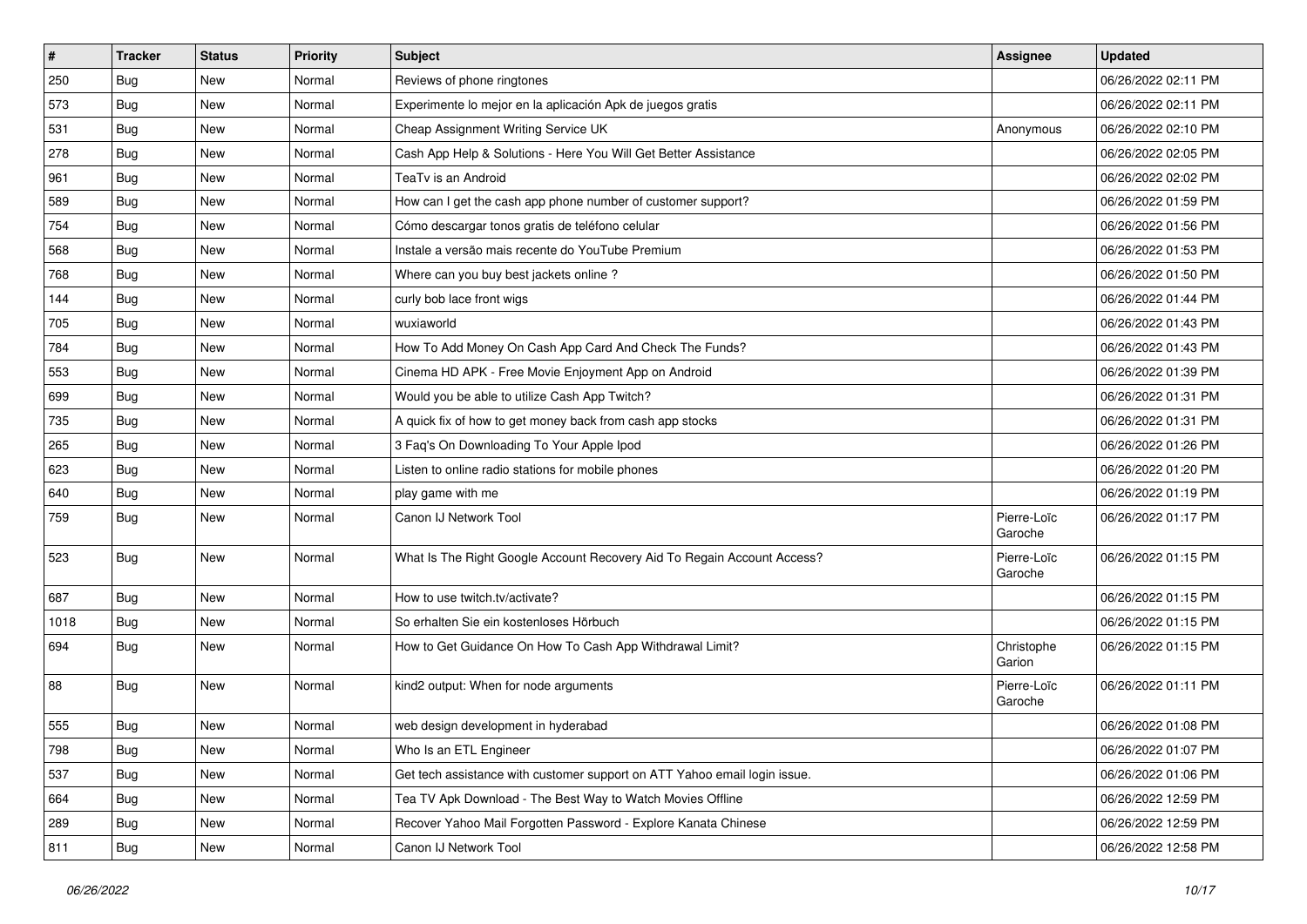| #    | <b>Tracker</b> | <b>Status</b> | <b>Priority</b> | <b>Subject</b>                                                                         | Assignee               | <b>Updated</b>      |
|------|----------------|---------------|-----------------|----------------------------------------------------------------------------------------|------------------------|---------------------|
| 251  | <b>Bug</b>     | New           | Normal          | All About Cash App Transfer Fail Problems                                              | Pierre-Loïc<br>Garoche | 06/26/2022 12:57 PM |
| 136  | <b>Bug</b>     | New           | Normal          | snappow                                                                                |                        | 06/26/2022 12:51 PM |
| 189  | Bug            | New           | Normal          | <b>College Biology Writing Services</b>                                                |                        | 06/26/2022 12:50 PM |
| 922  | Bug            | New           | Normal          | Why Is The Need For Assignment Writing Services?                                       |                        | 06/26/2022 12:42 PM |
| 228  | Bug            | New           | Normal          | Why Does Cash App Transaction Failed? - Here Is the Answer                             |                        | 06/26/2022 12:40 PM |
| 783  | Bug            | New           | Normal          | How Do I Determine The Reasons And Solutions To Fix Cash App Transfer Failed?          |                        | 06/26/2022 12:30 PM |
| 749  | Bug            | New           | Normal          | The Best Bubble Shooter Game for Android                                               |                        | 06/26/2022 12:12 PM |
| 719  | Bug            | New           | Normal          | How Do I Send \$5000 Through Cash App Account With Ease?                               |                        | 06/26/2022 12:11 PM |
| 941  | Bug            | New           | Normal          | is Disney Now and Disney Plus different?                                               |                        | 06/26/2022 12:10 PM |
| 1115 | <b>Bug</b>     | New           | Normal          | How to access your saved favorite Tiktok                                               |                        | 06/26/2022 12:01 PM |
| 466  | Bug            | New           | Normal          | Floor Stripping Westchester MA                                                         |                        | 06/26/2022 11:57 AM |
| 549  | <b>Bug</b>     | New           | Normal          | Radio Luisteren                                                                        |                        | 06/26/2022 11:56 AM |
| 260  | <b>Bug</b>     | <b>New</b>    | Normal          | Web Design Services Near Me                                                            |                        | 06/26/2022 11:55 AM |
| 75   | Bug            | New           | Normal          | exception File "checks/algebraicLoop.ml", line 368, characters 16-22: Assertion failed |                        | 06/26/2022 11:50 AM |
| 264  | <b>Bug</b>     | New           | Normal          | We Buy Your Unwanted Car                                                               | Corentin<br>Lauverjat  | 06/26/2022 11:42 AM |
| 150  | <b>Bug</b>     | New           | Normal          | dfgh                                                                                   |                        | 06/26/2022 11:41 AM |
| 702  | Bug            | New           | Normal          | Avail Chime Customer Service to know How To Get Chime Bank Statement                   |                        | 06/26/2022 11:41 AM |
| 500  | <b>Bug</b>     | New           | Normal          | Simply contact the technical team, to find the solution to cash app refund problems.   | Pierre-Loïc<br>Garoche | 06/26/2022 11:36 AM |
| 194  | Bug            | New           | Normal          | lace closure wigs                                                                      |                        | 06/26/2022 11:34 AM |
| 1120 | Bug            | New           | Normal          | Summary of 5 best coloring apps on phones                                              |                        | 06/26/2022 11:32 AM |
| 231  | <b>Bug</b>     | New           | Normal          | Is the ringtone download difficult or not?                                             | Pierre-Loïc<br>Garoche | 06/26/2022 11:30 AM |
| 777  | Bug            | New           | Normal          | Obtain driving instructions using Google Maps.                                         |                        | 06/26/2022 11:30 AM |
| 495  | <b>Bug</b>     | New           | Normal          | Twitch Clip Downloader Download Twitch Clips Online 2021                               |                        | 06/26/2022 11:27 AM |
| 230  | <b>Bug</b>     | New           | Normal          | Add Money To Cash App Card - Auto Cash Apps                                            |                        | 06/26/2022 11:25 AM |
| 258  | <b>Bug</b>     | New           | Normal          | Fake Nike Dunk High AMBUSH Deep Royal                                                  |                        | 06/26/2022 11:25 AM |
| 574  | <b>Bug</b>     | New           | Normal          | How to fix the Epson printer offline issue due to a wired connection?                  |                        | 06/26/2022 11:19 AM |
| 620  | Bug            | New           | Normal          | Viagra Meds: Fastest & Quick Delivery On Your Doorstep - USA                           |                        | 06/26/2022 11:15 AM |
| 604  | <b>Bug</b>     | New           | Normal          | Idle Game Online                                                                       |                        | 06/26/2022 11:11 AM |
| 473  | Bug            | New           | Normal          | Floor Stripping Arlington MA                                                           |                        | 06/26/2022 11:10 AM |
| 257  | Bug            | New           | Normal          | Best latte machines                                                                    |                        | 06/26/2022 11:07 AM |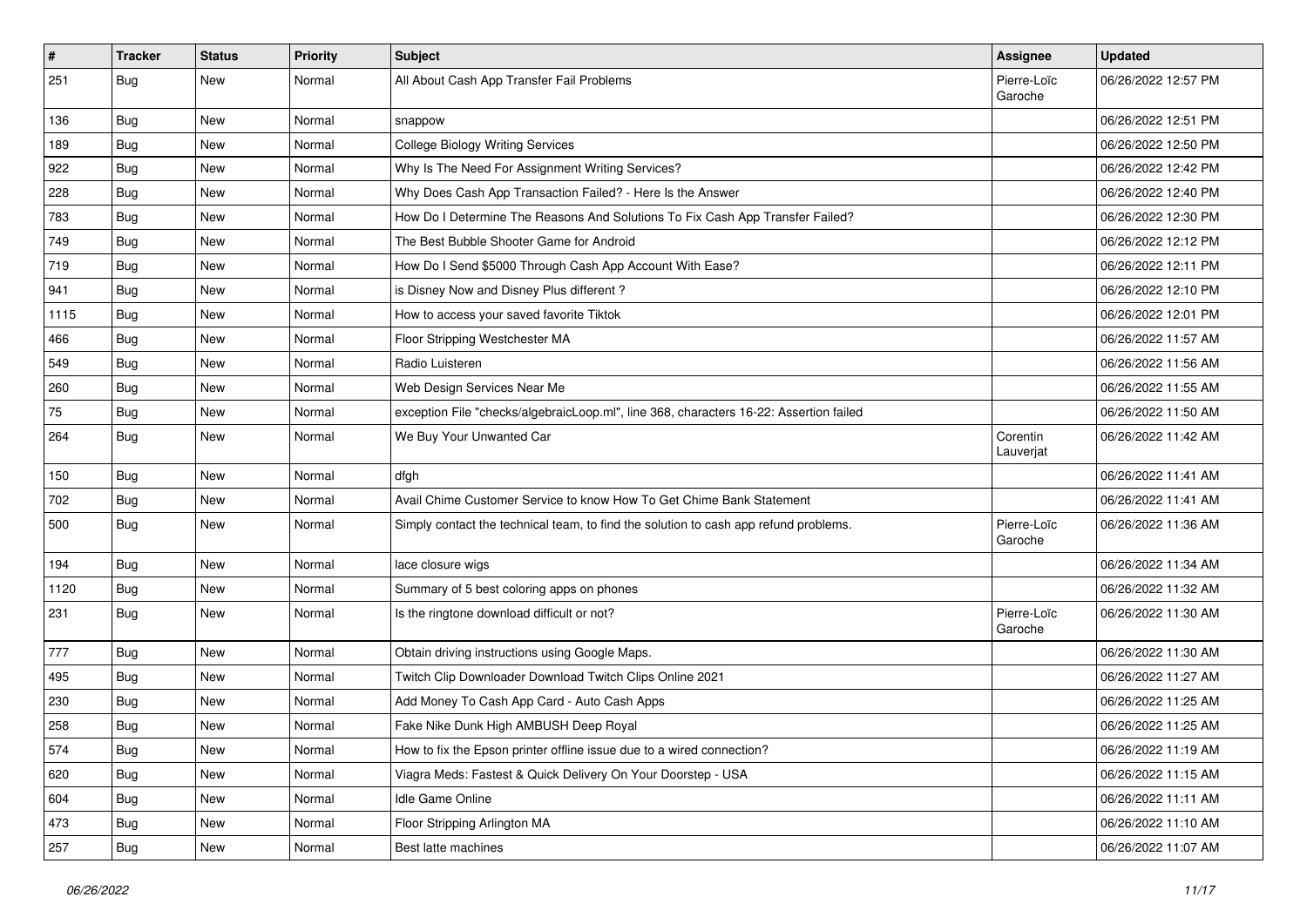| $\pmb{\#}$ | Tracker    | <b>Status</b> | <b>Priority</b> | <b>Subject</b>                                                                                                                                           | Assignee  | <b>Updated</b>      |
|------------|------------|---------------|-----------------|----------------------------------------------------------------------------------------------------------------------------------------------------------|-----------|---------------------|
| 788        | <b>Bug</b> | New           | Normal          | Intro Maker Mod APK                                                                                                                                      |           | 06/26/2022 11:01 AM |
| 541        | Bug        | <b>New</b>    | Normal          | How to fix the cash app payment failed errors?                                                                                                           |           | 06/26/2022 11:01 AM |
| 470        | Bug        | New           | Normal          | Commercial Floor Cleaning Westchester MA                                                                                                                 |           | 06/26/2022 10:56 AM |
| 140        | Bug        | New           | Normal          | sugarbalanceusa                                                                                                                                          |           | 06/26/2022 10:54 AM |
| 567        | Bug        | New           | Normal          | Singapore assignment help                                                                                                                                |           | 06/26/2022 10:52 AM |
| 118        | Bug        | New           | Normal          | golf                                                                                                                                                     | Anonymous | 06/26/2022 10:39 AM |
| 547        | <b>Bug</b> | <b>New</b>    | Normal          | Get rid of the issue of cash app down by calling experts.                                                                                                |           | 06/26/2022 10:38 AM |
| 952        | <b>Bug</b> | New           | Normal          | Canon IJ Network Tool                                                                                                                                    |           | 06/26/2022 10:35 AM |
| 577        | Bug        | New           | Normal          | Follow these easy steps to make Admiral Casino Login                                                                                                     |           | 06/26/2022 10:30 AM |
| 662        | Bug        | <b>New</b>    | Normal          | Oreo TV Download - The Easiest Way to Watch Live TV                                                                                                      |           | 06/26/2022 10:14 AM |
| 581        | Bug        | New           | Normal          | E-Learning Course Help                                                                                                                                   |           | 06/26/2022 10:14 AM |
| 597        | <b>Bug</b> | New           | Normal          | Universo s / f Download                                                                                                                                  |           | 06/26/2022 10:14 AM |
| 617        | Bug        | New           | Normal          | Buy Vidalista Tablets (Tadalafil) at [\$25 OFF + Free Shipping] Vidalistatablets                                                                         |           | 06/26/2022 10:11 AM |
| 190        | <b>Bug</b> | New           | Normal          | All About Cash App Transfer Fail Problems                                                                                                                |           | 06/26/2022 10:07 AM |
| 215        | Bug        | <b>New</b>    | Normal          | How For Top Level Cell Phone For You                                                                                                                     |           | 06/26/2022 10:03 AM |
| 372        | Bug        | New           | Normal          | Auto Transport Services in Arlington County VA                                                                                                           |           | 06/26/2022 10:03 AM |
| 184        | Bug        | New           | Normal          | <b>Affordable Business Writing Services</b>                                                                                                              |           | 06/26/2022 09:46 AM |
| 642        | Bug        | New           | Normal          | thong tin thoi tiet ngay hom nay                                                                                                                         |           | 06/26/2022 09:45 AM |
| 993        | <b>Bug</b> | New           | Normal          | IO Games Free Online                                                                                                                                     |           | 06/26/2022 09:41 AM |
| 652        | Bug        | New           | Normal          | Sesame Health Benefits                                                                                                                                   |           | 06/26/2022 09:38 AM |
| 400        | <b>Bug</b> | New           | Normal          | Office Moving Services in Potomac MD                                                                                                                     |           | 06/26/2022 09:28 AM |
| 799        | <b>Bug</b> | New           | Normal          | Who Is an ETL Engineer                                                                                                                                   |           | 06/26/2022 09:27 AM |
| 989        | Bug        | New           | Normal          | Barewoods Wax Cigar                                                                                                                                      |           | 06/26/2022 09:19 AM |
| 1111       | <b>Bug</b> | New           | Normal          | LOLBeans is a fun battle royale game where you race with other players while avoiding obstacles. Reach<br>the end of the course in competitive gameplay! |           | 06/26/2022 09:17 AM |
| 167        | Bug        | New           | Normal          | instant loan without documents                                                                                                                           | Anonymous | 06/26/2022 09:16 AM |
| 706        | <b>Bug</b> | <b>New</b>    | Normal          | How Can You Cancel A Cash App Payment Without Any Prior Information?                                                                                     |           | 06/26/2022 09:13 AM |
| 770        | <b>Bug</b> | New           | Normal          | Canon IJ Network Tool                                                                                                                                    |           | 06/26/2022 09:12 AM |
| 613        | Bug        | New           | Normal          | Buy Aspadol 100mg Tab Online in US, UK, AU   Erospharmacy                                                                                                |           | 06/26/2022 09:10 AM |
| 115        | Bug        | New           | Normal          | NFL LIVE STREAM                                                                                                                                          |           | 06/26/2022 08:48 AM |
| 958        | <b>Bug</b> | New           | Normal          | Avail Cash app support service to know Sutton bank cash app number                                                                                       |           | 06/26/2022 08:46 AM |
| 658        | <b>Bug</b> | New           | Normal          | Watermelon Nutrition Facts And Health Benefits                                                                                                           |           | 06/26/2022 08:33 AM |
| 336        | <b>Bug</b> | New           | Normal          | Tile & Grout Cleaning Services in Norfolk VA                                                                                                             |           | 06/26/2022 08:33 AM |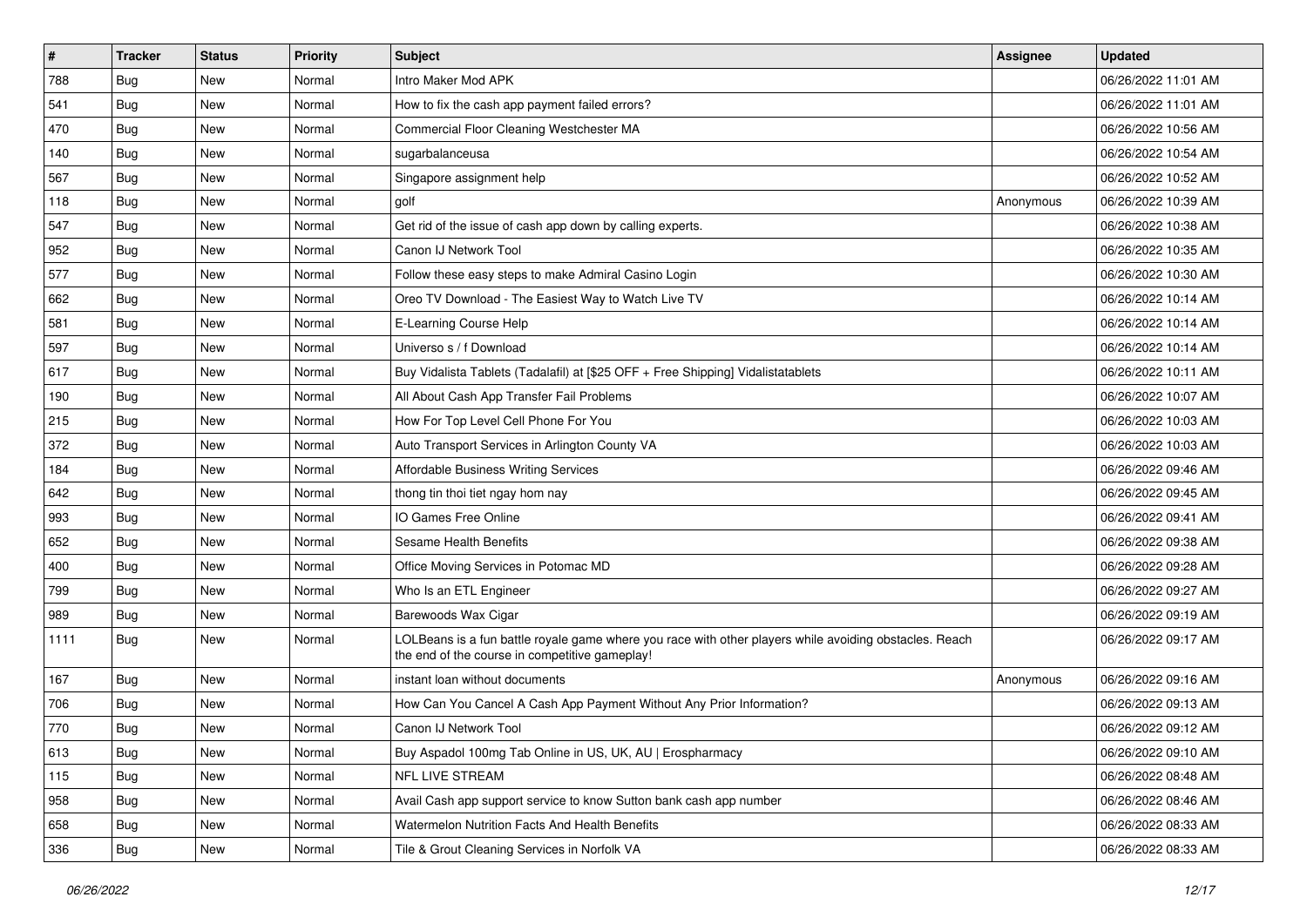| $\pmb{\#}$ | <b>Tracker</b> | <b>Status</b> | <b>Priority</b> | <b>Subject</b>                                                               | <b>Assignee</b>        | <b>Updated</b>      |
|------------|----------------|---------------|-----------------|------------------------------------------------------------------------------|------------------------|---------------------|
| 984        | <b>Bug</b>     | New           | Normal          | How to disable, permanently delete Twitter account on phone, PC              |                        | 06/26/2022 08:28 AM |
| 747        | Bug            | <b>New</b>    | Normal          | How to Install Tyflex Plus on Your Android Device                            |                        | 06/26/2022 08:16 AM |
| 551        | <b>Bug</b>     | New           | Normal          | Why Do Students Need Online Best Dissertation Writing Services?              |                        | 06/26/2022 08:15 AM |
| 874        | <b>Bug</b>     | New           | Normal          | Cómo descargar Minecraft Apk                                                 |                        | 06/26/2022 08:01 AM |
| 767        | <b>Bug</b>     | <b>New</b>    | Normal          | apkmod                                                                       |                        | 06/26/2022 07:59 AM |
| 570        | <b>Bug</b>     | New           | Normal          | What is Sutton bank cash app customer service phone number?                  | Pierre-Loïc<br>Garoche | 06/26/2022 07:49 AM |
| 159        | Bug            | New           | Normal          | xfguih njgkh                                                                 |                        | 06/26/2022 07:47 AM |
| 1102       | <b>Bug</b>     | New           | Normal          | Charlottesville Travel Guide?                                                |                        | 06/26/2022 07:44 AM |
| 517        | Bug            | <b>New</b>    | Normal          | Proficient tips to take help of cash app support professionals:              |                        | 06/26/2022 07:34 AM |
| 475        | <b>Bug</b>     | New           | Normal          | Floor Cleaning Arlington MA                                                  |                        | 06/26/2022 07:33 AM |
| 498        | <b>Bug</b>     | New           | Normal          | Téléchargeur SoundCloud : SoundCloud en Mp3                                  | Christophe<br>Garion   | 06/26/2022 07:29 AM |
| 492        | <b>Bug</b>     | New           | Normal          | HD Streamz MOD APK v3.5.5 (Keine Werbung)                                    |                        | 06/26/2022 07:29 AM |
| 153        | <b>Bug</b>     | New           | Normal          | urgent loan online                                                           | Christophe<br>Garion   | 06/26/2022 07:22 AM |
| 964        | <b>Bug</b>     | <b>New</b>    | Normal          | Can I Fix Cash App Transfer Failed Issues By Adding Sufficient Funds?        |                        | 06/26/2022 07:21 AM |
| 771        | Bug            | <b>New</b>    | Normal          | united airlines baggage policy                                               |                        | 06/26/2022 07:19 AM |
| 682        | <b>Bug</b>     | New           | Normal          | Does Facebook customer service live chat allow to speak with someone?        |                        | 06/26/2022 07:17 AM |
| 520        | <b>Bug</b>     | New           | Normal          | What Is The Major Role Of Cash.app/Help and Support Page?                    |                        | 06/26/2022 07:10 AM |
| 200        | Bug            | New           | Normal          | uiopi[o                                                                      |                        | 06/26/2022 07:06 AM |
| 814        | <b>Bug</b>     | New           | Normal          | Stage Fright Cure                                                            | Pierre-Loïc<br>Garoche | 06/26/2022 07:04 AM |
| 628        | <b>Bug</b>     | New           | Normal          | CV reviewing services!                                                       |                        | 06/26/2022 06:49 AM |
| 269        | <b>Bug</b>     | <b>New</b>    | Normal          | Is there such a site for app design?                                         | Anonymous              | 06/26/2022 06:46 AM |
| 657        | Bug            | <b>New</b>    | Normal          | Coconut Nutrition Facts And Health Benefits                                  |                        | 06/26/2022 06:45 AM |
| 627        | <b>Bug</b>     | New           | Normal          | <b>HELO</b>                                                                  |                        | 06/26/2022 06:42 AM |
| 638        | <b>Bug</b>     | New           | Normal          | Run 3 game                                                                   |                        | 06/26/2022 06:31 AM |
| 217        | <b>Bug</b>     | New           | Normal          | How this service matter most?                                                |                        | 06/26/2022 06:31 AM |
| 728        | <b>Bug</b>     | New           | Normal          | Will Cash App refund money if scammed? Hitches With Optimum Ease             |                        | 06/26/2022 06:15 AM |
| 714        | <b>Bug</b>     | New           | Normal          | Cuevana 3 Premium - Enjoy Your Favorite Movies and TV Shows on Your Smart TV |                        | 06/26/2022 06:14 AM |
| 977        | <b>Bug</b>     | New           | Normal          | Fans of the Old Country will like this book.                                 |                        | 06/26/2022 05:54 AM |
| 990        | <b>Bug</b>     | New           | Normal          | Mushrooms                                                                    |                        | 06/26/2022 05:41 AM |
| 116        | <b>Bug</b>     | New           | Normal          | aertaeyg                                                                     |                        | 06/26/2022 05:38 AM |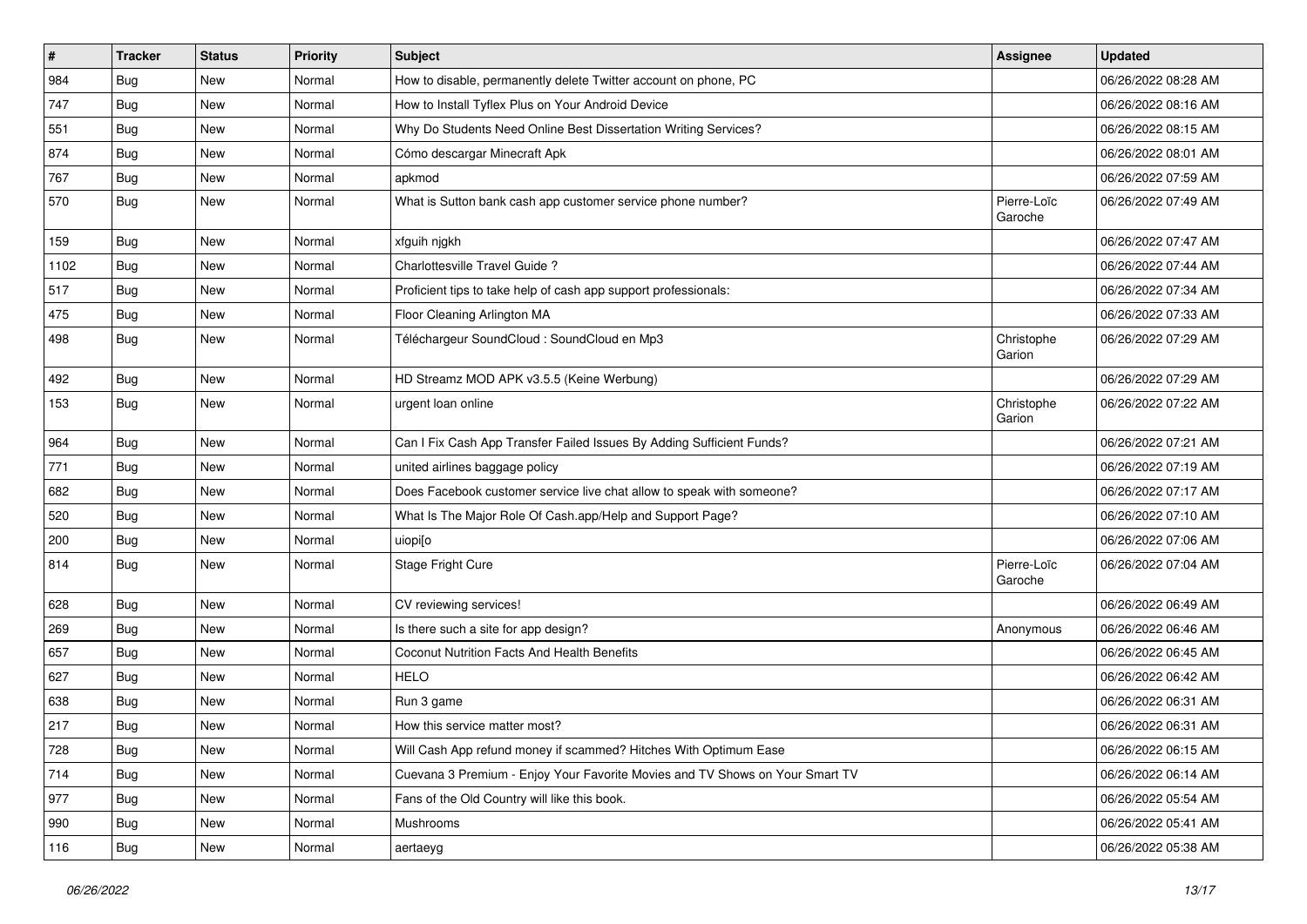| #   | <b>Tracker</b> | <b>Status</b> | <b>Priority</b> | <b>Subject</b>                                                              | Assignee               | <b>Updated</b>      |
|-----|----------------|---------------|-----------------|-----------------------------------------------------------------------------|------------------------|---------------------|
| 481 | <b>Bug</b>     | New           | Normal          | Nur Online Shop                                                             |                        | 06/26/2022 05:37 AM |
| 198 | Bug            | <b>New</b>    | Normal          | DR. RECKEWEG R42 (HAEMOVENIN) (22ML)                                        |                        | 06/26/2022 05:31 AM |
| 772 | <b>Bug</b>     | New           | Normal          | united airlines baggage policy                                              |                        | 06/26/2022 05:25 AM |
| 639 | Bug            | <b>New</b>    | Normal          | thong tin chinh xac                                                         |                        | 06/26/2022 05:25 AM |
| 569 | <b>Bug</b>     | <b>New</b>    | Normal          | What is the incoming and outgoing mail server for Outlook IMAP settings?    | Pierre-Loïc<br>Garoche | 06/26/2022 05:23 AM |
| 946 | Bug            | <b>New</b>    | Normal          | What is Plex and Is Plex Legal?                                             |                        | 06/26/2022 05:23 AM |
| 211 | Bug            | New           | Normal          | Problem in Cash App rebate? Call Cash App customer service number for help. |                        | 06/26/2022 05:19 AM |
| 128 | <b>Bug</b>     | New           | Normal          | dfgbd                                                                       |                        | 06/26/2022 05:07 AM |
| 465 | Bug            | <b>New</b>    | Normal          | Carpet Cleaning Westchester MA                                              |                        | 06/26/2022 05:07 AM |
| 514 | <b>Bug</b>     | New           | Normal          | Trans-Caribbean                                                             |                        | 06/26/2022 05:03 AM |
| 717 | Bug            | <b>New</b>    | Normal          | Disney Plus Apk - Watch Movies and TV Shows on Your Device                  |                        | 06/26/2022 04:56 AM |
| 686 | Bug            | New           | Normal          | Welcome To The Most Demandable Mahipalpur Escorts Agency                    |                        | 06/26/2022 04:37 AM |
| 950 | <b>Bug</b>     | <b>New</b>    | Normal          | ij.start canon                                                              |                        | 06/26/2022 04:35 AM |
| 310 | Bug            | <b>New</b>    | Normal          | Mattress Cleaning Services in Virginia Beach VA                             |                        | 06/26/2022 04:33 AM |
| 197 | <b>Bug</b>     | New           | Normal          | SBL JABORANDI PLUS HAIR OIL - COMPLETE SCALP CARE (100ML)                   |                        | 06/26/2022 04:26 AM |
| 829 | Bug            | New           | Normal          | Write My Dissertation For Me UK                                             | Pierre-Loïc<br>Garoche | 06/26/2022 04:13 AM |
| 935 | Bug            | New           | Normal          | MovieBox Pro Apk - Watch Movies and TV Shows on Your Android Phone          |                        | 06/26/2022 04:11 AM |
| 244 | Bug            | <b>New</b>    | Normal          | Quels sont les avantages des stations de radio en ligne.                    |                        | 06/26/2022 03:48 AM |
| 528 | Bug            | New           | Normal          | Korean Mag                                                                  |                        | 06/26/2022 03:41 AM |
| 677 | Bug            | <b>New</b>    | Normal          | Logo Design Services Near Me                                                |                        | 06/26/2022 02:32 AM |
| 774 | Bug            | <b>New</b>    | Normal          | Follow proper initiatives                                                   |                        | 06/26/2022 02:21 AM |
| 621 | <b>Bug</b>     | New           | Normal          | Buy All Modafinil & Armodafinil Tablets @Buy Modafinil US                   |                        | 06/26/2022 02:20 AM |
| 741 | Bug            | <b>New</b>    | Normal          | <b>Blockchain Technology Solutions</b>                                      |                        | 06/26/2022 02:19 AM |
| 612 | Bug            | New           | Normal          | Luxury Slingshot Rental                                                     |                        | 06/26/2022 02:02 AM |
| 586 | <b>Bug</b>     | <b>New</b>    | Normal          | Best Modifications For Your Mobile Phone                                    |                        | 06/26/2022 01:51 AM |
| 161 | <b>Bug</b>     | New           | Normal          | dfdrtyuio                                                                   |                        | 06/26/2022 01:46 AM |
| 480 | Bug            | New           | Normal          | Nur Online Shop                                                             |                        | 06/26/2022 01:32 AM |
| 259 | <b>Bug</b>     | New           | Normal          | call center services                                                        |                        | 06/26/2022 01:30 AM |
| 542 | <b>Bug</b>     | New           | Normal          | Web N Logo Design                                                           |                        | 06/26/2022 01:28 AM |
| 554 | <b>Bug</b>     | New           | Normal          | XvideoStudio Video Editor APK Free Download on TechToDown                   |                        | 06/26/2022 01:18 AM |
| 352 | Bug            | New           | Normal          | Tile & Grout Cleaning Services in Chesapeake VA                             |                        | 06/26/2022 01:05 AM |
| 659 | <b>Bug</b>     | New           | Normal          | Olive Oil Properties And Health Benefits                                    |                        | 06/26/2022 12:59 AM |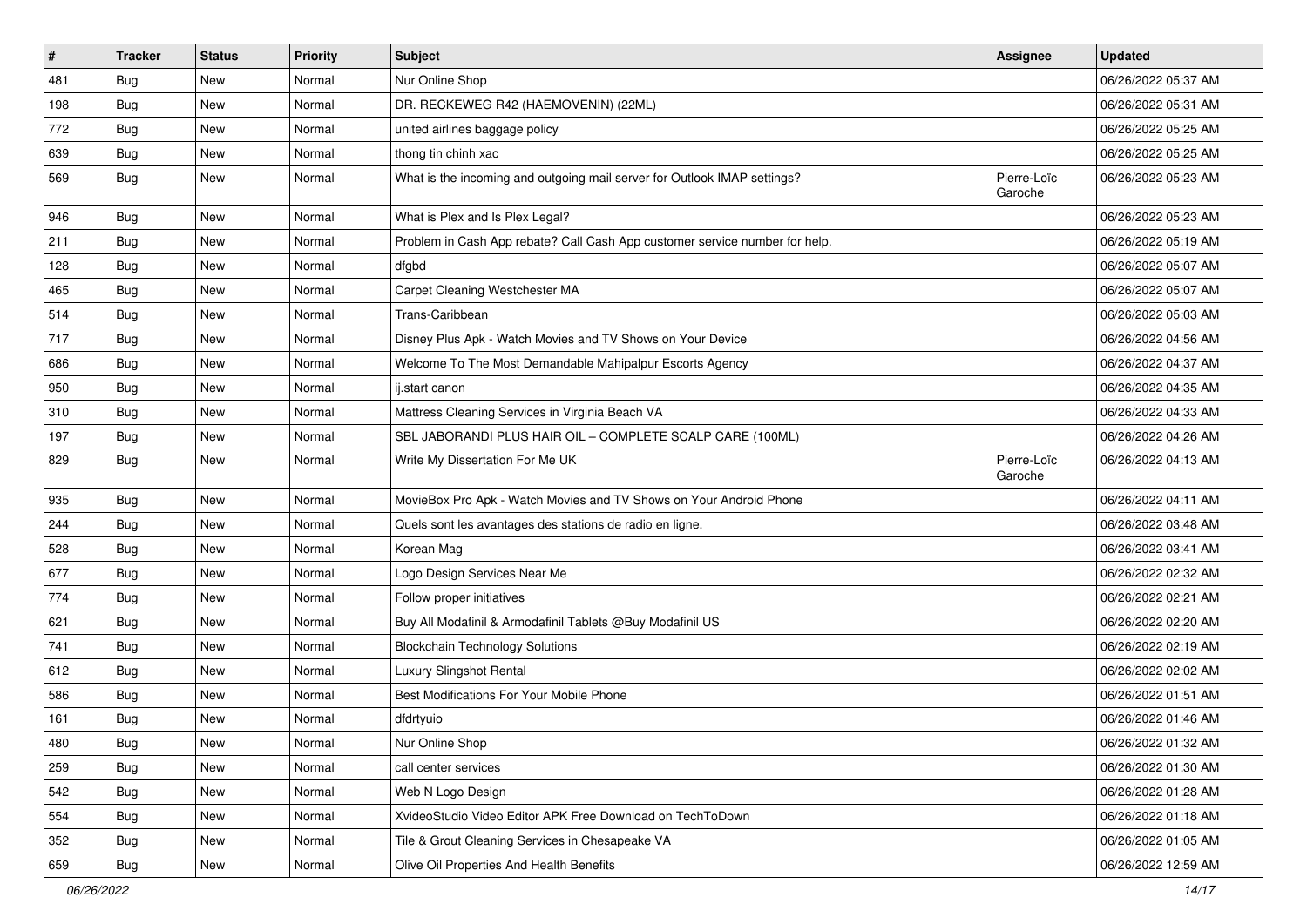| $\vert$ # | <b>Tracker</b> | <b>Status</b> | <b>Priority</b> | <b>Subject</b>                                                                                          | Assignee               | <b>Updated</b>      |
|-----------|----------------|---------------|-----------------|---------------------------------------------------------------------------------------------------------|------------------------|---------------------|
| 650       | Bug            | New           | Normal          | <b>Cherries Health Benefits</b>                                                                         |                        | 06/26/2022 12:57 AM |
| 202       | Bug            | New           | Normal          | blonde wig                                                                                              |                        | 06/26/2022 12:52 AM |
| 618       | <b>Bug</b>     | New           | Normal          | Buy Steroids Online with OurMedicnes.com   Best Quality Steroids                                        |                        | 06/26/2022 12:42 AM |
| 671       | Bug            | New           | Normal          | Hot games                                                                                               | Pierre-Loïc<br>Garoche | 06/26/2022 12:40 AM |
| 587       | Bug            | New           | Normal          | Why Picsart Pro Offers Great Features                                                                   |                        | 06/26/2022 12:18 AM |
| 602       | <b>Bug</b>     | <b>New</b>    | Normal          | Best Essay Writing Service UK                                                                           | Pierre-Loïc<br>Garoche | 06/26/2022 12:16 AM |
| 563       | Bug            | New           | Normal          | Understanding the Difference Between Free and Paid Mod Apks                                             |                        | 06/26/2022 12:15 AM |
| 708       | Bug            | New           | Normal          | Efficient ways to proceed with the cash app dispute process?                                            |                        | 06/26/2022 12:08 AM |
| 630       | <b>Bug</b>     | New           | Normal          | How Can I Load Cash App Card at Walmart straight away?                                                  |                        | 06/26/2022 12:04 AM |
| 635       | Bug            | New           | Normal          | Buy Steroids Online with OurMedicnes.com   Best Quality Steroids                                        |                        | 06/26/2022 12:01 AM |
| 954       | Bug            | New           | Normal          | AZ Screen Recorder Mod                                                                                  |                        | 06/25/2022 11:24 PM |
| 227       | Bug            | New           | Normal          | Cash App Help & Solutions - Here You Will Get Better Assistance                                         |                        | 06/25/2022 11:21 PM |
| 477       | Bug            | <b>New</b>    | Normal          | What Does Online Coupon Mean?                                                                           |                        | 06/25/2022 11:15 PM |
| 742       | <b>Bug</b>     | New           | Normal          | How Long Does Cash App Support Take To Respond For A Better Support?                                    |                        | 06/25/2022 11:00 PM |
| 479       | Bug            | New           | Normal          | Limousine Service Bellevue WA                                                                           |                        | 06/25/2022 10:54 PM |
| 955       | Bug            | New           | Normal          | How Long Does Verification Take On Cash App If You Apply For The Verification?                          | Christophe<br>Garion   | 06/25/2022 10:50 PM |
| 643       | Bug            | New           | Normal          | Oreo TV Apk Download                                                                                    |                        | 06/25/2022 10:46 PM |
| 800       | Bug            | New           | Normal          | Who Is an ETL Engineer                                                                                  |                        | 06/25/2022 10:31 PM |
| 1114      | Bug            | New           | Normal          | To control the car, all you must do is click to go left or right and release the button to go straight. |                        | 06/25/2022 10:15 PM |
| 956       | <b>Bug</b>     | New           | Normal          | FNF Free Mods Online                                                                                    |                        | 06/25/2022 09:59 PM |
| 532       | <b>Bug</b>     | New           | Normal          | My Assignment Help                                                                                      |                        | 06/25/2022 09:55 PM |
| 1106      | Bug            | New           | Normal          | How Do I Get Cash App ++ Without Confronting Any Technical Glitches?                                    |                        | 06/25/2022 09:53 PM |
| 185       | <b>Bug</b>     | New           | Normal          | Non-Plagiarized Research Writing                                                                        |                        | 06/25/2022 09:34 PM |
| 710       | Bug            | New           | Normal          | Take Necessary Assistance If You Are Unable Activate Cash App Card                                      |                        | 06/25/2022 09:26 PM |
| 1103      | <b>Bug</b>     | New           | Normal          | Idle game fix bug                                                                                       |                        | 06/25/2022 09:08 PM |
| 979       | Bug            | New           | Normal          | Free Gas Cards for the Unemployed                                                                       |                        | 06/25/2022 09:02 PM |
| 668       | Bug            | New           | Normal          | Get to know Cash App Refund Process here                                                                |                        | 06/25/2022 08:53 PM |
| 731       | Bug            | New           | Normal          | Avail Of Cash App Customer Service If Unable To Down Cash App Mobile App?                               |                        | 06/25/2022 08:36 PM |
| 615       | <b>Bug</b>     | New           | Normal          | CheapestMedsShop   100% Safe Medicines Online in USA UK & AUS.                                          |                        | 06/25/2022 08:36 PM |
| 196       | Bug            | New           | Normal          | Homoeobazaar For Homeopathy Medicines                                                                   |                        | 06/25/2022 08:34 PM |
| 695       | <b>Bug</b>     | New           | Normal          | Refer Listas IPTV Apk                                                                                   |                        | 06/25/2022 08:23 PM |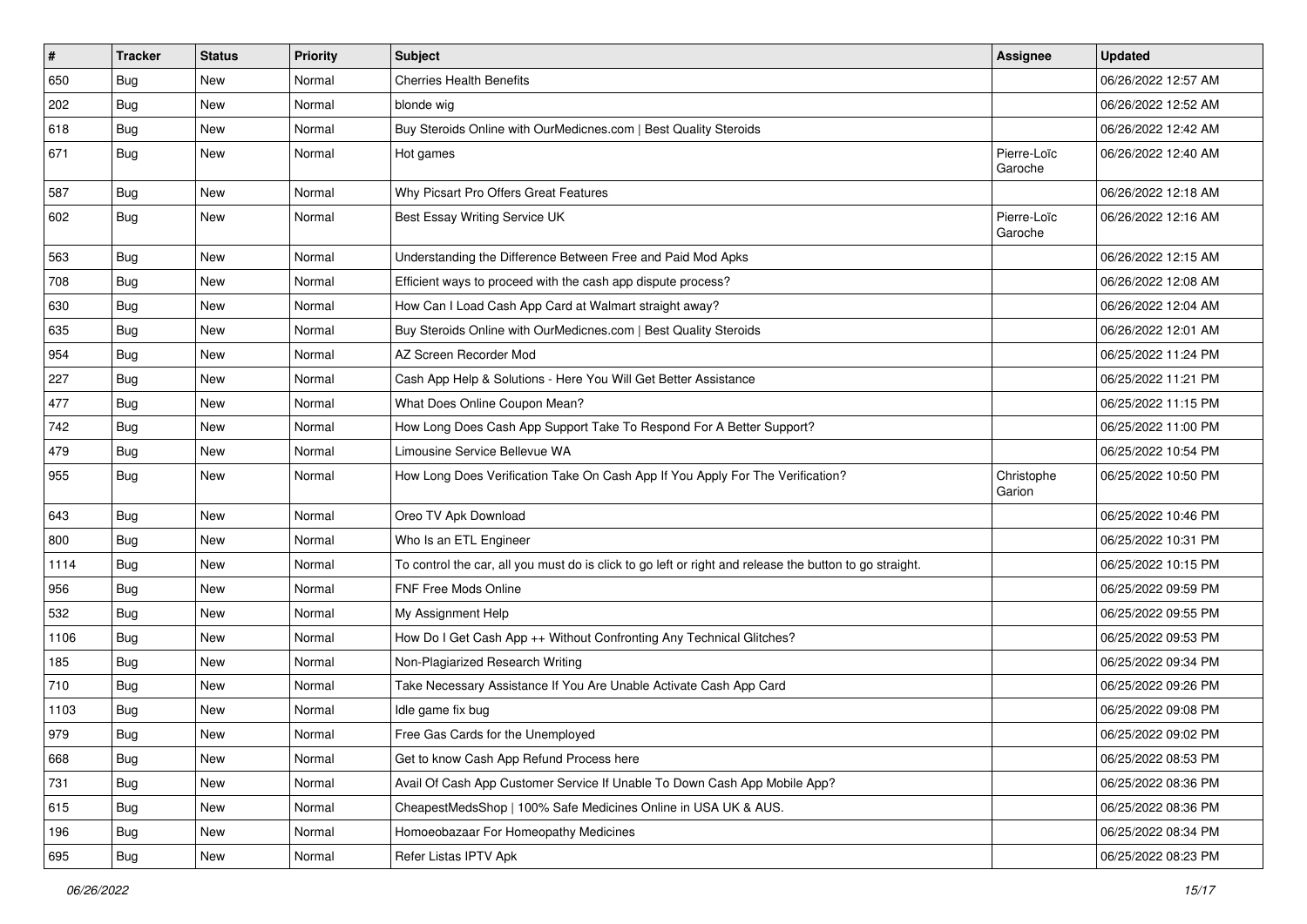| $\vert$ # | <b>Tracker</b> | <b>Status</b> | <b>Priority</b> | <b>Subject</b>                                                                   | Assignee               | <b>Updated</b>      |
|-----------|----------------|---------------|-----------------|----------------------------------------------------------------------------------|------------------------|---------------------|
| 484       | Bug            | New           | Normal          | UK best essay writing service                                                    |                        | 06/25/2022 08:18 PM |
| 600       | Bug            | <b>New</b>    | Normal          | Play Store Pro                                                                   |                        | 06/25/2022 08:17 PM |
| 225       | <b>Bug</b>     | New           | Normal          | instant personal loan                                                            |                        | 06/25/2022 08:11 PM |
| 450       | Bug            | <b>New</b>    | Normal          | Floor Stripping Quincy MA                                                        |                        | 06/25/2022 08:06 PM |
| 457       | Bug            | New           | Normal          | <b>Carpet Cleaning Medford MA</b>                                                |                        | 06/25/2022 07:36 PM |
| 704       | Bug            | New           | Normal          | Reach support team of Chime Customer Service for instant help                    |                        | 06/25/2022 07:25 PM |
| 524       | Bug            | <b>New</b>    | Normal          | How Does Google Account Recovery Work If Your Account Is Hacked?                 |                        | 06/25/2022 07:08 PM |
| 178       | <b>Bug</b>     | New           | Normal          | transparent lace wigs                                                            |                        | 06/25/2022 07:07 PM |
| 564       | <b>Bug</b>     | New           | Normal          | How To Install RepelisPlus On Your Android Phone?                                |                        | 06/25/2022 06:46 PM |
| 1024      | Bug            | <b>New</b>    | Normal          | How to choose the right broker                                                   |                        | 06/25/2022 06:23 PM |
| 1025      | <b>Bug</b>     | New           | Normal          | how to change the logo in wordpress                                              |                        | 06/25/2022 06:20 PM |
| 1026      | Bug            | New           | Normal          | New Puzzle Game for All Age - Dordle                                             |                        | 06/25/2022 06:17 PM |
| 1027      | <b>Bug</b>     | New           | Normal          | Word hurdle: Viral and Fun Online Game                                           |                        | 06/25/2022 06:13 PM |
| 526       | <b>Bug</b>     | New           | Normal          | Soundcloud to mp3 converter - Download Soundcloud songs                          |                        | 06/25/2022 05:36 PM |
| 804       | Bug            | <b>New</b>    | Normal          | Review                                                                           |                        | 06/25/2022 05:07 PM |
| 709       | <b>Bug</b>     | New           | Normal          | How To Load Cash App Card At Walmart Without Having To Face Any Hassle?          |                        | 06/25/2022 05:02 PM |
| 636       | Bug            | <b>New</b>    | Normal          | What is the most popular furniture color?                                        |                        | 06/25/2022 04:57 PM |
| 133       | <b>Bug</b>     | New           | Normal          | craftlabs                                                                        |                        | 06/25/2022 04:43 PM |
| 590       | Bug            | New           | Normal          | Follow proper initiatives to check my cash app card balance:                     |                        | 06/25/2022 04:29 PM |
| 483       | Bug            | New           | Normal          | UK best essay writing service                                                    |                        | 06/25/2022 04:05 PM |
| 634       | <b>Bug</b>     | New           | Normal          | Buy Vidalista Tablets (Tadalafil) at [\$25 OFF + Free Shipping] Vidalistatablets |                        | 06/25/2022 04:00 PM |
| 598       | <b>Bug</b>     | <b>New</b>    | Normal          | Universo s / f Download                                                          |                        | 06/25/2022 03:38 PM |
| 653       | Bug            | New           | Normal          | Jujube (Jinjoles): Properties And Health Benefits                                |                        | 06/25/2022 03:18 PM |
| 534       | <b>Bug</b>     | New           | Normal          | Know how to initiate cash app refund by contacting the technical team            | Pierre-Loïc<br>Garoche | 06/25/2022 02:56 PM |
| 720       | <b>Bug</b>     | New           | Normal          | How does Cash App Phone Number provide a quick treatment?                        |                        | 06/25/2022 02:32 PM |
| 556       | Bug            | New           | Normal          | Play Game Mod Apk With Your Friends                                              |                        | 06/25/2022 02:31 PM |
| 584       | <b>Bug</b>     | <b>New</b>    | Normal          | Want the cash app customer service number to check balance?                      |                        | 06/25/2022 02:30 PM |
| 722       | <b>Bug</b>     | New           | Normal          | Vergrößern Sie Instagram-Fotos mit instazoom                                     | Christophe<br>Garion   | 06/25/2022 02:24 PM |
| 667       | <b>Bug</b>     | New           | Normal          | What Is a Ringtone?                                                              |                        | 06/25/2022 02:04 PM |
| 703       | <b>Bug</b>     | New           | Normal          | For real-time help, dial Facebook customer service number                        |                        | 06/25/2022 02:00 PM |
| 619       | Bug            | New           | Normal          | Online Trusted Medicine Store in US for Health - Genericmedsupply                |                        | 06/25/2022 01:55 PM |
| 588       | <b>Bug</b>     | New           | Normal          | YouTube Vanced Apk Manager App - Como instalá-lo                                 |                        | 06/25/2022 12:21 PM |